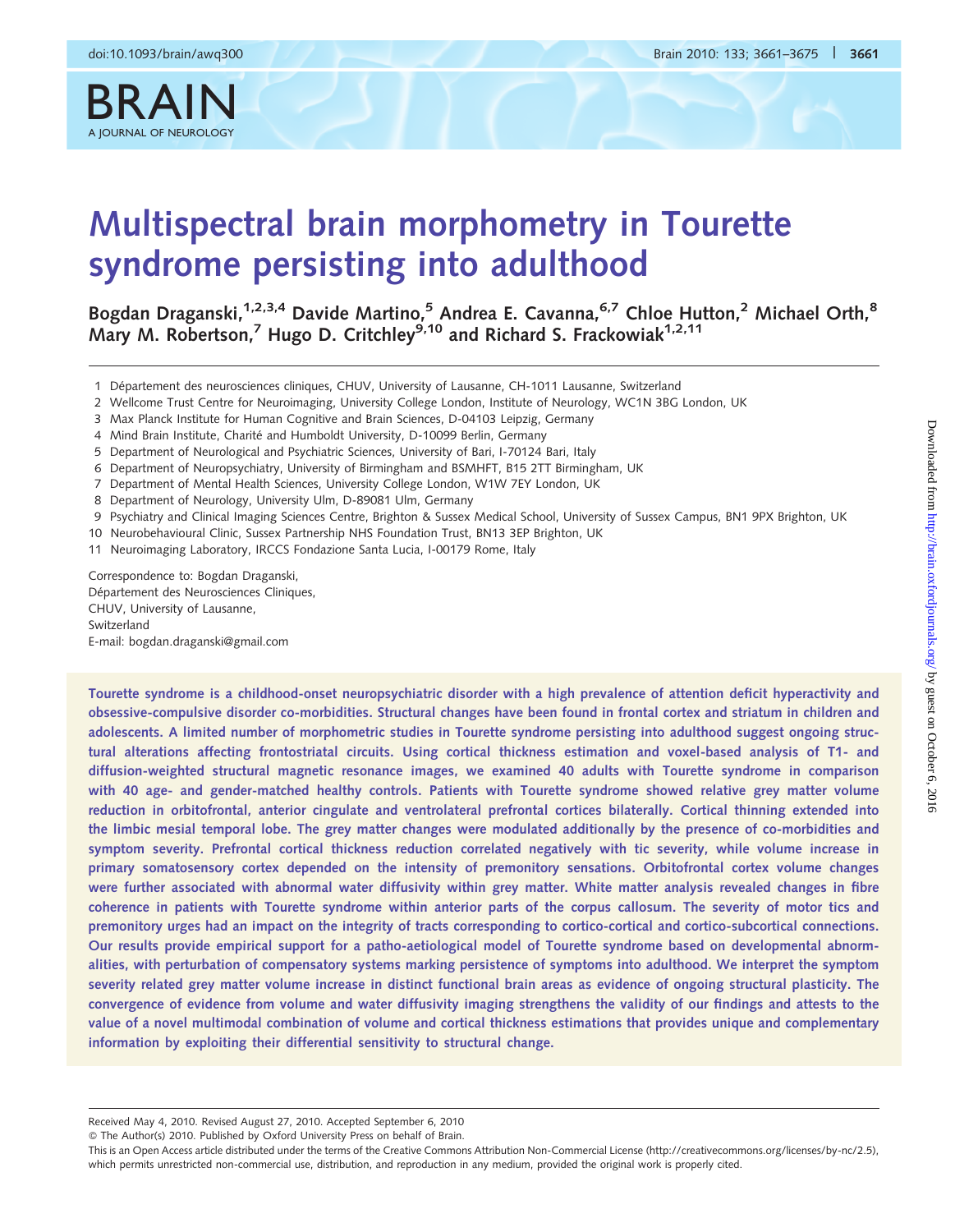Keywords: Tourette syndrome; voxel-based cortical thickness; voxel-based morphometry; mean diffusivity; fractional anisotropy Abbreviations: ADHD = attention deficit hyperactivity disorder; OCD = obsessive-compulsive disorder; PUTS = premonitory urge for tics; VBM = voxel-based morphometry; YGTSS = Yale Global Tic Severity Scale

## Introduction

Gilles de la Tourette's syndrome is a childhood-onset neuropsychiatric disorder with high heritability, characterized by tics i.e. rapid, non-rhythmic, stereotyped involuntary movements and vocalizations, involving virtually all body segments (Robertson, 2000). Although the majority of studies suggest an improvement of tic severity with adulthood in one-third of children with Tourette syndrome (Bloch and Leckman, 2009), a substantial proportion of patients remain symptomatic after the second decade of life (for review see Singer, 2005; Albin and Mink, 2006). Co-morbidities include obsessive-compulsive disorder (OCD), attention deficit hyperactivity disorder (ADHD) and antisocial behaviour (Cavanna et al., 2009).

Our understanding of the predisposing factors for symptom persistence in adulthood, and their neuroanatomical correlates, remains limited. Basal ganglia dysfunction, encompassing altered dopaminergic regulation and abnormal motor and limbic frontostriatal circuitry has been proposed as a pathophysiological basis for Tourette syndrome (Mink, 2003). Functional neuroimaging studies using either cognitive control or tic suppression paradigms support this hypothesis demonstrating increased compensatory neural activity in prefrontal cortex and striatum in both children and adults with Tourette syndrome compared with healthy volunteers (Peterson et al., 1998; Serrien et al., 2005; Baym et al., 2008; Raz et al., 2009; Mazzone et al., 2010). The notion of dopaminergic hyperactivity in Tourette syndrome is illustrated, independently of motor behaviour, in cognitive paradigms including subliminal learning with and without dopamine blockade (Palminteri et al., 2009). Nonetheless, precise knowledge about the neural circuitry involved in tic generation is limited by difficulties de-correlating functional (neuroimaging) activity prior to and during tics (Bohlhalter et al., 2006).

To date, the majority of structural MRI studies in Tourette syndrome focus on children and adolescents, reflecting childhood onset and the peak of tic expression (for review on this topic see Plessen et al., 2009). Manual and semi-automated region of interest volumetry analysis confirms predictions from clinical and theoretical disease models, by demonstrating structural changes in the basal ganglia, limbic structures and prefrontal cortex (Peterson et al., 2001, 2003; Gerard and Peterson, 2003). Most studies employing a region of interest approach targeting the basal ganglia report volume decreases, notably with caudate hypoplasia in childhood correlating negatively with tic/OCD severity in adolescence (Peterson et al., 1993, 2003; Bloch et al., 2005). However, a recent study using a high-precision, surface-based diffeomorphic technique in neuroleptic-naïve adults with Tourette syndrome failed to show any significant volume or shape differences in the basal ganglia or thalamus (Wang et al., 2007). Mesial temporal 'limbic' structures reportedly show a strong age-dependency, with larger hippocampus and amygdala volumes in children with Tourette

syndrome and smaller ones in adults with Tourette syndrome (Peterson et al., 2007). Prefrontal cortex and parietal region of interest analyses reveal similar age-dependent changes and negative correlations with tic severity, which suggests ongoing anatomical alterations in Tourette syndrome brains (Peterson et al., 2001). According to a recent region of interest study in children and adults with Tourette syndrome, there is a disease-related volume reduction of the cerebellum that correlates with tic severity and motor disinhibition. Interestingly, the correlation with OCD severity showed reversed directionality of changes with cerebellar volume increases in patients with Tourette syndrome with OCD co-morbidity (Tobe et al., 2010).

Computational neuroanatomy on magnetic resonance images is a validated approach for unbiased investigation of brain structural correlates of neurological and psychiatric disorders (Ashburner et al., 2003). The few published studies on Tourette syndrome using a voxel-based morphometry (VBM) whole-brain approach report differences from normal subjects within the basal ganglia, limbic system and prefrontal cortex, corroborating region of interest volumetry results (Ludolph et al., 2006; Muller-Vahl et al., 2009). Mesencephalic grey matter expansion in Tourette syndrome is a novel finding identified by VBM, lending support for Devinsky's hypothesis of abnormal function in mesencephalic structures (Garraux et al., 2006). VBM analysis of diffusionweighted images in Tourette syndrome has demonstrated cerebral white matter fibre coherence changes underneath the left sensorimotor cortex that correlated with tic severity (Thomalla et al., 2009). Moreover, findings from a diffusion-weighted imaging-based probabilistic tractography study of children with Tourette syndrome seem to have captured fine-grained anatomical connectivity differences within frontostriatal circuits (Makki et al., 2009).

Assessment of cortical thickness calculated either from surface- (Fischl et al., 1999) or voxel-based (Hutton et al., 2008, 2009) identification of grey/white matter boundaries offers a complementary perspective for morphological exploration of brain structure changes between healthy and diseased brains (Winkler et al., 2009). Recent cortical thickness studies in children and adolescents with Tourette syndrome show a loss of cortical grey matter in ventral frontal and sensorimotor cortices (Sowell et al., 2008; Fahim et al., 2009). The reported cortical thinning depends on patient age and is correlated negatively with worst-ever tic severity.

In this study, we focused on structural brain changes in a specific well-defined disease population i.e. adult patients with Tourette syndrome. We hypothesized persisting morphological abnormalities in cortical and subcortical regions representing nodes in dysfunctional limbic and sensorimotor frontostriatal circuits (Plessen et al., 2009). We adopted a multimodal strategy acquiring T1-weighted and diffusion-weighted imaging data in order to characterize both grey matter volume and white matter integrity. Besides the established VBM technique we used the newly developed voxel-based approach for cortical thickness assessment (Hutton et al., 2009).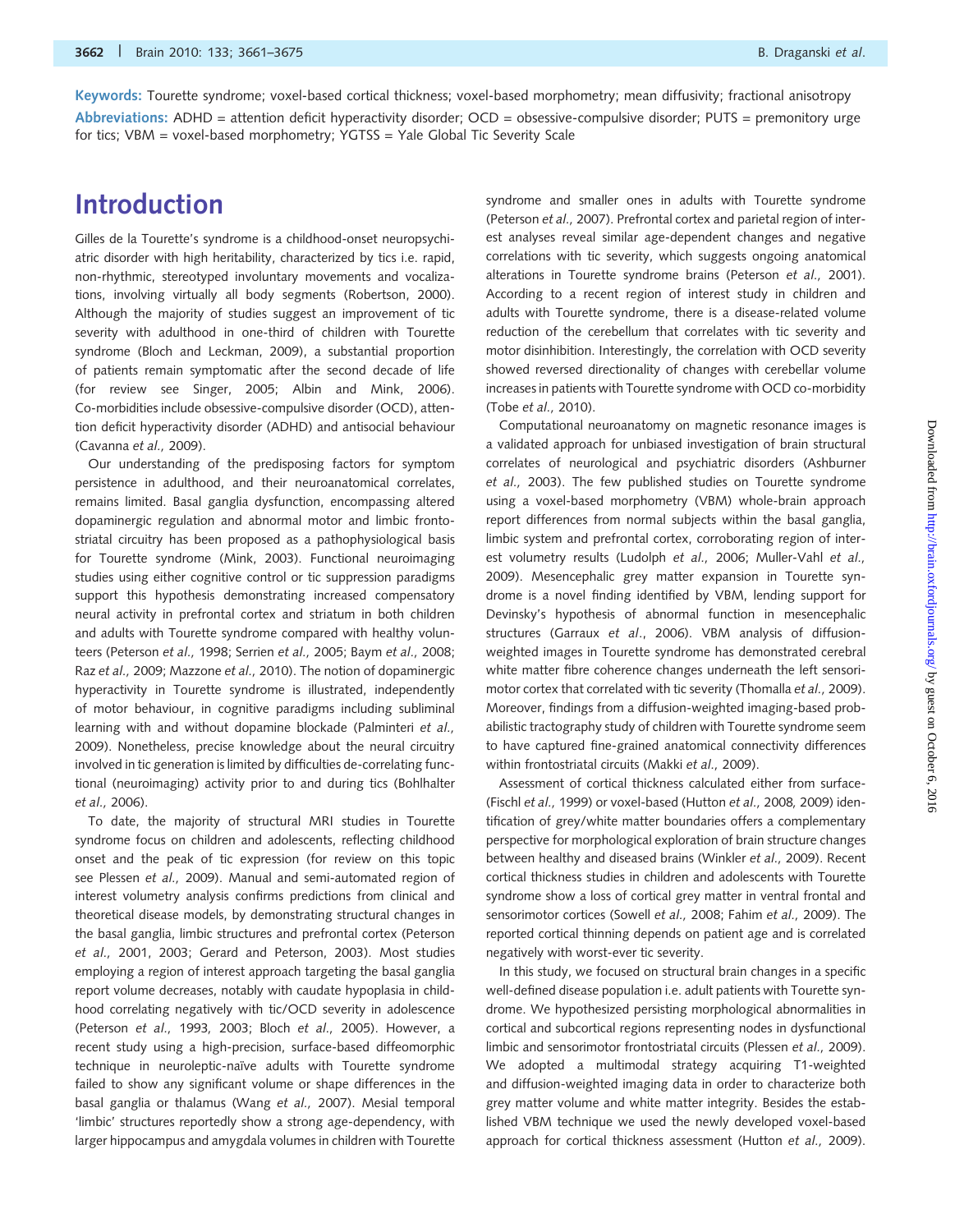The voxel-based cortical thickness method captures only changes in cortical thickness, whereas VBM infers both cortical folding abnormalities and cortical/subcortical grey matter volume differences. We anticipated that the complementary character of both voxel-based techniques would allow more straightforward interpretation between cortical folding abnormalities and grey matter tissue loss.

## Materials and methods

## **Participants**

Forty adult patients with Tourette syndrome (mean age 32.4  $\pm$  11 years, range 18–56 years, 10 female) were consecutively recruited from the specialist Tourette syndrome outpatient clinic at the National Hospital for Neurology and Neurosurgery, London. Patients were included in the study if they met full DSM-IV-TR (Diagnostic and Statistical Manual of Mental Disorders, Fourth Edition) criteria for Gilles de la Tourette's syndrome, and required periodic follow-up at the outpatient clinic at the time of the study. Forty healthy adult volunteers (mean age 34.4  $\pm$  9 years, range 19–58 years, 15 female) were recruited as a control group (Table 1); inclusion in the control group required the absence of a tic disorder, ADHD or OCD in accordance with DSM-IV-TR criteria. All relevant demographic and clinical details of the study participants are summarized in Table 1. We excluded six patients and eleven controls from the diffusion-weighted imaging analysis due to movement artefacts. Exclusion criteria for both groups included epilepsy, lifetime substance abuse, developmental delay, psychosis and head trauma with loss of consciousness, prior brain, spinal or peripheral nerve surgery and structural abnormalities on visual inspection of conventional T1-weighted magnetic resonance images. After a complete description

Table 1 Demographic and clinical details of the study participants

| Patient        | Sex | Age | Age at tic onset         | Motor tics               | Vocal tics     | <b>YGTSS</b> | <b>OCD</b> | <b>ADHD</b> | Medication                            |
|----------------|-----|-----|--------------------------|--------------------------|----------------|--------------|------------|-------------|---------------------------------------|
| $\mathbf{1}$   | F   | 20  | $\,8\,$                  | 11                       | 5              | 19           | No         | No          | Nil                                   |
| $\overline{2}$ | F   | 44  | 5                        | 6                        | $\overline{2}$ | 26           | <b>No</b>  | <b>No</b>   | Nil                                   |
| 3              | M   | 16  | $\overline{4}$           | 25                       | 5              | 26           | <b>No</b>  | Yes         | Nil                                   |
| 4              | F   | 29  | 5                        | $\overline{\phantom{a}}$ | $\overline{4}$ | 24           | <b>No</b>  | <b>No</b>   | Nil                                   |
| 5              | M   | 21  | 10                       | 30                       | $\overline{7}$ | 37           | Yes        | Yes         | Nil                                   |
| 6              | M   | 24  | 5                        | 26                       | 10             | 25           | <b>No</b>  | <b>No</b>   | Nil                                   |
| $\overline{7}$ | M   | 20  | $\overline{7}$           | 17                       | 5              | 27           | <b>No</b>  | <b>No</b>   | Nil                                   |
| 8              | F   | 36  | 3                        | 18                       | 12             | 31           | <b>No</b>  | <b>No</b>   | Nil                                   |
| 9              | F   | 24  | $\overline{7}$           | 15                       | $\mathbf{1}$   | 30           | No         | <b>No</b>   | Nil                                   |
| 10             | M   | 38  | 10                       | 23                       | 3              | 25           | Yes        | <b>No</b>   | Nil                                   |
| 11             | M   | 47  | 6                        | 43                       | 3              | 24           | <b>No</b>  | Yes         | Nil                                   |
| 12             | M   | 17  | 6                        | 66                       | 13             | 21           | Yes        | <b>No</b>   | Nil                                   |
| 13             | M   | 33  | $\overline{7}$           | 21                       | 5              | 22           | <b>No</b>  | <b>No</b>   | Nil                                   |
| 14             | M   | 33  | $\overline{7}$           | 11                       | $\overline{2}$ | 21           | <b>No</b>  | <b>No</b>   | Nil                                   |
| 15             | F.  | 35  | 9                        | 10                       | 10             | 35           | <b>No</b>  | <b>No</b>   | Nil                                   |
| 16             | M   | 55  | 15                       | 20                       | $\overline{2}$ | 31           | Yes        | Yes         | Paroxetine                            |
| 17             | F   | 37  | 5                        | 35                       | 5              | 14           | Yes        | <b>No</b>   | Paroxetine                            |
| 18             | F   | 66  | 3                        | $\overline{7}$           | 3              | 17           | <b>No</b>  | Yes         | Paroxetine                            |
| 19             | M   | 31  | 13                       | 9                        | $\overline{2}$ | 28           | Yes        | Yes         | Citalopram, Zopiclone                 |
| 20             | M   | 19  | $\overline{\phantom{a}}$ | 16                       | 5              | 28           | <b>No</b>  | <b>No</b>   | Clonidine                             |
| 21             | M   | 32  | 9                        | 26                       | 9              | 36           | Yes        | <b>No</b>   | Fluoxetine                            |
| 22             | M   | 18  | 6                        | 19                       | 3              | 20           | Yes        | Yes         | Clonidine                             |
| 23             | M   | 31  | $\overline{7}$           | 18                       | 6              | 33           | <b>No</b>  | Yes         | Risperidone                           |
| 24             | F   | 23  | $\overline{2}$           | 26                       | 14             | 40           | <b>No</b>  | No          | Haloperidol, Fluoxetine               |
| 25             | M   | 39  | 5                        | 21                       | 15             | 33           | <b>No</b>  | <b>No</b>   | Sulpiride                             |
| 26             | F   | 29  | 9                        | 36                       | 15             | 35           | Yes        | No          | Haloperidol, Cipramil, Procyclidine   |
| 27             | M   | 26  | 11                       | 36                       | 9              | 37           | No         | Yes         | Risperidone                           |
| 28             | M   | 22  | 6                        | 30                       | 12             | 43           | <b>No</b>  | No          | Pimozide, Fluoxetine                  |
| 29             | M   | 33  | 5                        | $\overline{4}$           | 3              | 23           | <b>No</b>  | Yes         | Sulpiride, Clomipramine               |
| 30             | M   | 51  | 6                        | 26                       | 11             | 42           | <b>No</b>  | Yes         | Sulpiride                             |
| 31             | M   | 21  | $\overline{7}$           | 14                       | 3              | 14           | <b>No</b>  | Yes         | Sulpiride, Risperidone, Amitriptyline |
| 32             | M   | 19  | 6                        | 19                       | 5              | 24           | Yes        | Yes         | Sulpiride, Clonidine, Risperidone     |
| 33             | M   | 50  | $\overline{7}$           | 32                       | 8              | 29           | Yes        | <b>No</b>   | Risperidone, Fluoxetine               |
| 34             | M   | 18  | $\overline{4}$           | 42                       | 22             | 39           | <b>No</b>  | Yes         | Risperidone                           |
| 35             | M   | 24  | 8                        | 5                        | $\overline{3}$ | 35           | Yes        | Yes         | Depixol                               |
| 36             | M   | 41  | 8                        | 45                       | 21             | 32           | No         | Yes         | Haloperidol                           |
| 37             | M   | 21  | 3                        | 39                       | 9              | 22           | No         | Yes         | Risperidone                           |
| 38             | M   | 38  | $\overline{7}$           | 14                       | 3              | 30           | <b>No</b>  | <b>No</b>   | Venlafaxine, Quetiapine               |
| 39             | M   | 33  | $\,8\,$                  | 28                       | 10             | 34           | Yes        | Yes         | Sulpiride, Diazepam, Fluoxetine       |
| 40             | M   | 33  | 6                        | 13                       | 12             | 35           | Yes        | Yes         | Risperidone                           |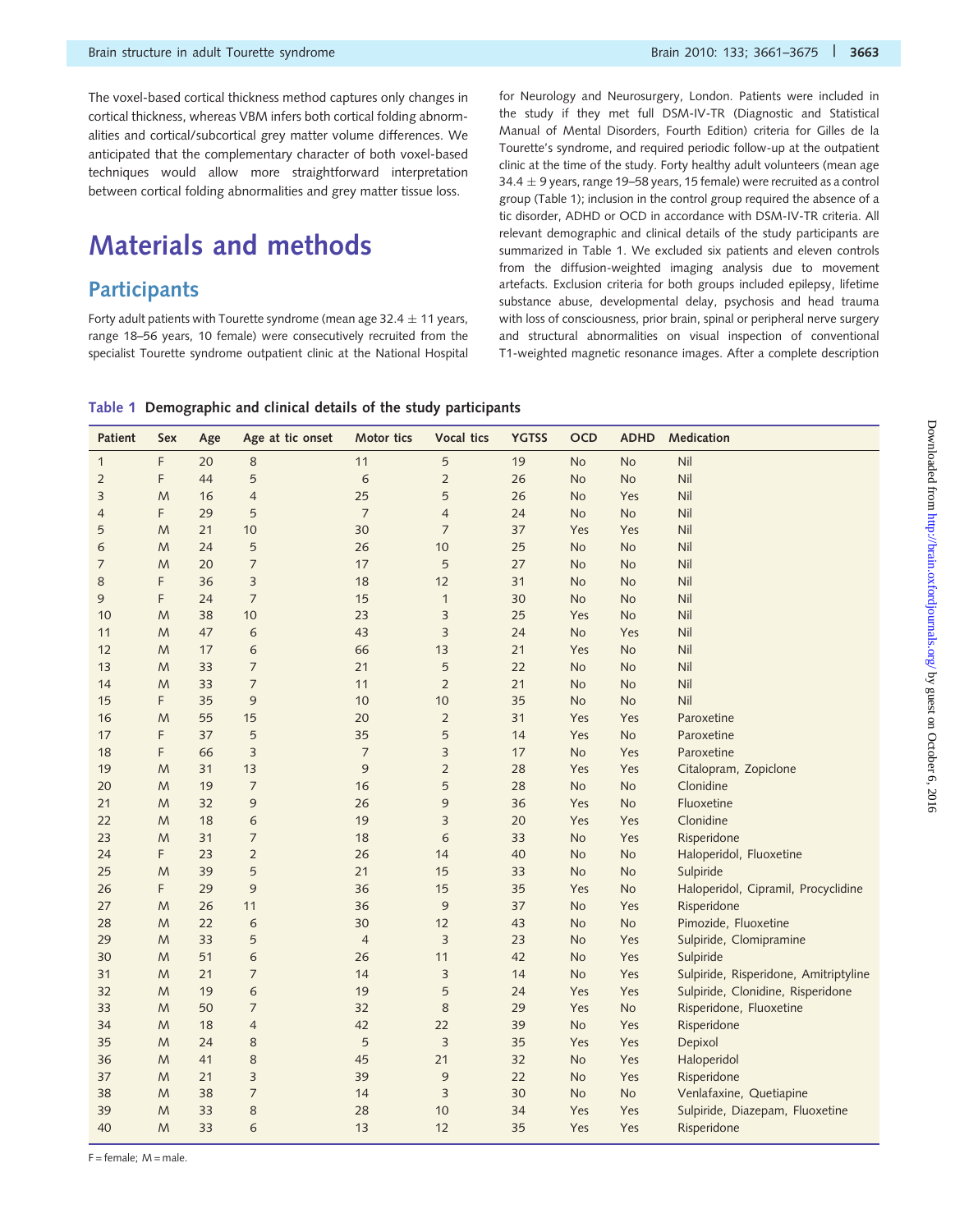of the study, informed consent was obtained from all participants according to the Declaration of Helsinki, the Joint Medical Ethics Committee of the National Hospital for Neurology and Neurosurgery and the Institute of Neurology approved the study.

Lifetime and current clinical information was systematically collected using clinical assessment and structured instruments within a time interval of 3 months from MRI. All clinical evaluations were performed by a board-certified consultant psychiatrist (H.D.C.) and a board-certified neurologist (A.E.C.), both with extensive experience in the diagnosis of Tourette syndrome. Diagnoses were further verified by a senior neuropsychiatrist (M.M.R.) and neurologist (M.O.). Clinical diagnoses were assigned only when there was full consensus between the examining physician and the two senior clinicians.

The National Hospital Interview Schedule for Gilles de la Tourette's syndrome was used to summarize specific and detailed information about motor and phonic tics and the Yale Global Tic Severity Scale (YGTSS; Leckman et al., 1989) was used to assess current tic severity. Mean disease duration was 24  $\pm$  11.6 years; mean age at onset was 6.8  $\pm$  2.6 years. Nineteen patients (47.5%) were diagnosed with ADHD and 14 (35%) with OCD. Eight patients (20%) had both ADHD and OCD co-morbidities. Twenty-five patients (62.5%) reported the occurrence of premonitory sensations prior to motor/vocal tics; the mean YGTSS was 28.7  $\pm$  7.4 (mean  $\pm$  standard deviation), the mean motor tic subscore: 22.7  $\pm$  13, the mean Premonitory Urge for Tics (PUTS; Woods *et al.,* 2005) score: 21.5  $\pm$  7.4 and the mean Leyton Obsessional Inventory (Cooper, 1970) score:  $25.6 \pm 13.6$ . Fifteen patients (37.5%) were medication naïve, 7 (17.5%) took antidepressants (mainly selective serotonin reuptake inhibitors) and 18 (45%) were prescribed atypical neuroleptics (Table 1).

### Data acquisition

MRI was performed on a Siemens Sonata scanner (Erlangen, Germany) operating at 1.5 T using a phased-array coil and two imaging protocols: (i) T1-weighted 3D Modified Driven Equilibrium Fourier Transform (MDEFT) protocol (176 slices, 1 mm thickness, in-plane resolution 1 mm, no interslice gap, sagittal acquisition, phase encoding in anterior/posterior direction, field of view 224  $\times$  256 mm, matrix 224  $\times$  256, repetition time =  $20.66$  ms, echo time =  $8.42$  ms, inversion time =  $640$  ms, flip angle  $25^\circ$ , fat saturation, bandwidth 178 Hz/pixel); and (ii) diffusion-weighted imaging protocol (echo-planar sequence with a double spin-echo module to reduce the effect of eddy currents (Reese et al., 2003), 40 axial slices of 2.3 mm thickness, with no inter-slice gaps and an acquisition matrix of 96  $\times$  96 in a field of view of 220  $\times$  220 mm $^2$ , resulting in  $2.3 \text{ mm}^3$  isotropic voxels, inter-slice temporal separation = 155 ms, echo time = 90 ms, flip angle 90 $^{\circ}$ , fat saturation, bandwidth 2003 Hz/pixel, 61 high diffusion-weighted images  $(b = 1000 \text{ s/mm}^2)$ , seven low-diffusion-weighted images (b = 100 s/ mm<sup>2</sup>). Data acquisition was cardiac gated to reduce motion artefacts due to pulsation of the cerebrospinal fluid (Wheeler-Kingshott et al., 2002).

### Processing of structural data

Data pre-processing and analysis were performed with SPM8 software (Wellcome Trust Centre for Neuroimaging, London, UK, http://www.fil .ion.ucl.ac.uk/spm) running under MATLAB 7 (Mathworks, Sherborn, MA, USA). T1-weighted scans were partitioned automatically into different tissue classes—grey matter, white matter and non-brain (CSF, skull), using the 'unified segmentation' approach (Ashburner and Friston, 2005). For optimal registration of the brains of different subjects, scans were normalized to a population template generated from the

complete data set using a diffeomorphic registration algorithm (Ashburner, 2007). This high-dimensional, non-linear warping algorithm selects conserved features, which are informative for registration, thus minimizing structural variation among subjects and providing optimal inter-subject registration. Subsequently, all images were scaled by the Jacobian determinants from the normalization step to preserve initial volumes (Good et al., 2001) and smoothed by convolution with an isotropic Gaussian kernel of 6 mm full-width at half maximum.

We created a voxel-based cortical thickness map for each individual using the grey matter, white matter and CSF tissue partitions created in the previous step. For this, we used the recently optimized voxel-based cortical thickness method that allows automated extraction of cortical grey matter boundaries from T1-weighted images and measurement of cortical thickness at each voxel (Hutton et al., 2009). Subsequently, the voxel-based cortical thickness maps were registered to the common standardized space using the deformation fields applied for grey matter warping. The warped voxel-based cortical thickness maps were then smoothed by convolution with an isotropic Gaussian kernel of 6 mm full-width at half maximum using a modified weighted smoothing procedure described below.

Diffusion tensor imaging scalar parameters (fractional anisotropy and mean diffusivity) were computed with Camino software (www.cs. ucl.ac.uk/research/medic/camino) (Cook et al., 2005). For automated motion correction in statistical parametric maps, we used images without diffusion weighting and rigid-body transformations. We fitted the diffusion tensor using the standard linear least squares fit to the log measurements (Basser et al., 1994). After affine registration of diffusion tensor imaging data to the white matter tissue class based on T1-weighted images we performed non-linear registration using parameter estimates from the grey matter registration step similar to the warping procedure for cortical thickness.

We implemented a modified weighted smoothing procedure to compensate for the effect of Gaussian smoothing on the original cortical thickness/diffusion tensor imaging parameter values. The Gaussian smoothing kernel, which is applied in standardized space, was transformed back into subject native space while preserving the averaged cortical thickness/diffusion tensor imaging parameter value over a region the size of the smoothing kernel. A similar approach has been previously applied to voxel-based analysis of cortical thickness and diffusion tensor imaging (Hutton et al., 2009; Lee et al., 2009):

$$
signal = \frac{g * (ws(\phi))}{g * w}
$$

where  $s(\phi)$  is the warped by  $\phi$  parameter map (cortical thickness map, fractional anisotropy or mean diffusivity);  $g^*$  indicates convolution with the Gaussian smoothing kernel; w represents the weights, constructed from  $w = |D\phi|t(\phi)$  with  $|D\phi|$ , the Jacobian determinants of deformation  $\phi$  and  $t(\phi)$ , the tissue class image warped by  $\phi$ .

## Data analysis

Regional differences between patients with Tourette syndrome and controls were examined by creating separate voxel-by-voxel whole-brain statistical parametric maps based on the smoothed warped grey matter segments, voxel-based cortical thickness maps, fractional anisotropy/mean diffusivity grey and white matter images using the General Linear Model and Random Field Theory. Total intracranial volume was calculated for each individual by summing together voxel values of the grey matter, white matter and CSF segmented images in native space.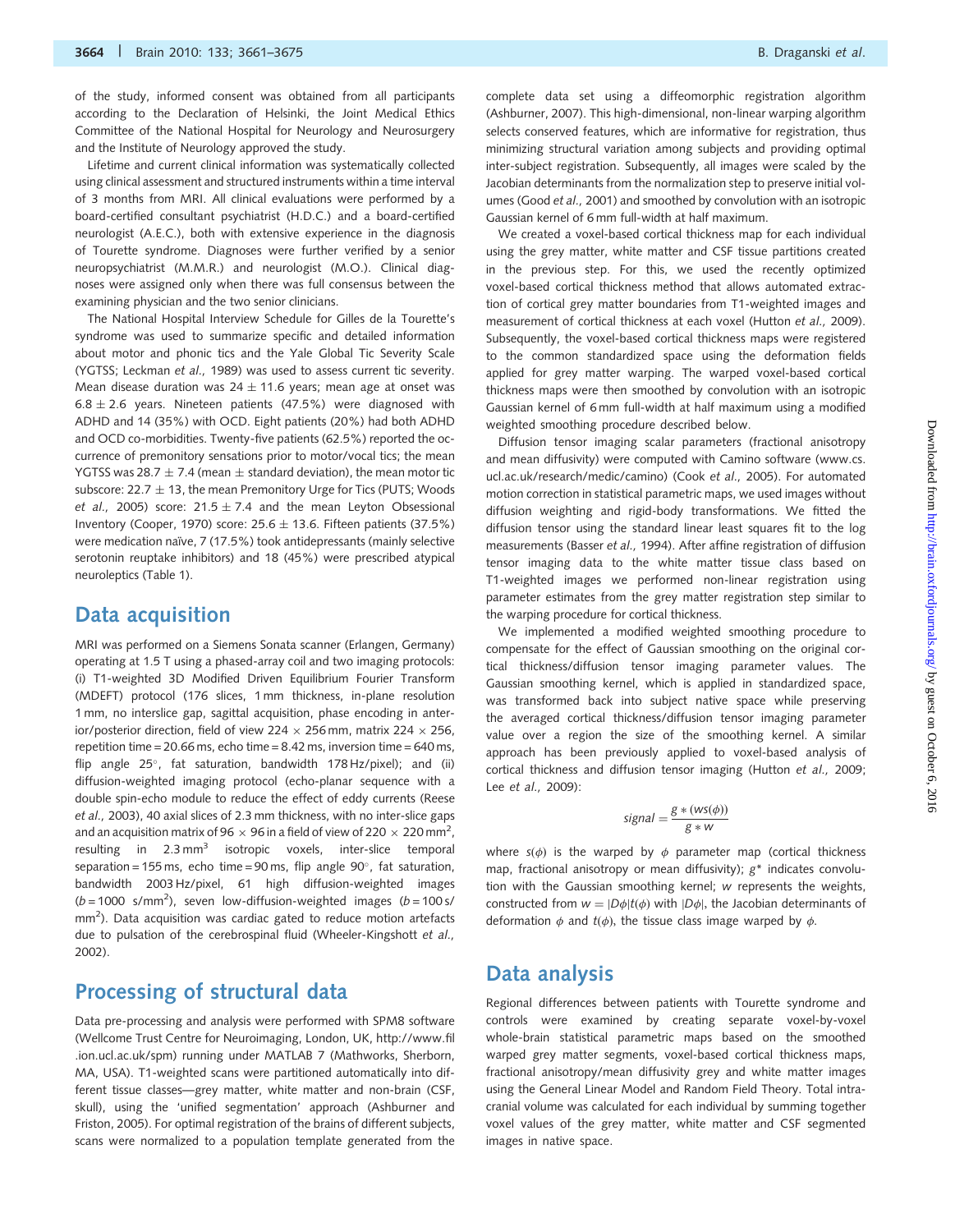### Group analysis

For group analysis, we used an ANOVA design with factors co-morbidity (OCD: presence or absence; ADHD: presence or absence) and diagnosis (Tourette syndrome and controls). We tested for main effects of diagnosis (Tourette syndrome versus controls) and interactions with co-morbidity (OCD, ADHD). Age, gender and total intracranial volume were included in the design matrix to control for any independent effects of these covariates on our findings. Gender effects and the impact of medication status (three levels—no medication, antidepressants, neuroleptics) were tested in the same model.

## Correlation analysis with symptom severity

We tested for main effects/interactions between symptom severity (YGTSS, motor tic sub-score, PUTS, Leyton Obsessional Inventory score) and co-morbidities (OCD, ADHD) using a similar model but without the control group. Age, gender and total intracranial volume were also included as regressors in the design matrix.

## Correlation analysis between volume and thickness

To determine the relationship between grey matter volume and cortical thickness at the voxel level, we adopted the approach used by Josse et al. (2008). Individual grey matter volumes entered the design matrix as dependent variables, voxel-based cortical thickness data were used as regressors in addition to age, gender and total intracranial volume. We fitted the regression model to the grey matter volume images using the classical General Linear Model implemented in statistical parametric maps. The smoothness of the images was derived from the residuals and random field theory was applied to compute P-values corrected for search volumes.

## Statistical inference and thresholds

First, we computed summary statistics (e.g. contrasts) and t/F values at the voxel level throughout the brain without restriction of the search volume. In order to increase analytical sensitivity with respect to frontal/parietal cortex, limbic regions and basal ganglia as candidate regions for brain structural abnormalities in Tourette syndrome that persists into adulthood (Plessen et al., 2009), we restricted our search volume for grey matter analysis to the subset of a priori postulated anatomical areas as defined by an automated anatomical labelling atlas (Tzourio-Mazoyer et al., 2002) after using an auxiliary uncorrected voxel threshold of  $P < 0.001$  (Friston et al., 1994). For white matter analysis, we adopted the same strategy, using an anatomical mask restricted to the corpus callosum and corticostriatal subcortical areas (Plessen et al., 2009). For a priori hypotheses in pre-specified regions the threshold was set at  $P < 0.05$  after Family Wise Error correction for multiple comparisons in small volumes (small volume correction) (Worsley et al., 1996; Friston, 1997). To further characterize interactions with co-morbidity and the direction of these effects, we extracted regression coefficients (betas) centred on the local voxel maxima and present them graphically next to the corresponding contrasts (Figs 1–4).

## **Results**

## Clinical assessment

Testing for interactions between co-morbidity (OCD or ADHD) and symptom severity failed to reveal significant results [overall tic severity (YGTSS),  $P = 0.45$ ; motor tic sub-score,  $P = 0.1$ ; or premonitory sensation intensity (PUTS),  $P = 0.47$ ]. Also there was no significant interaction between gender and symptom severity [overall tic severity (YGTSS), P = 0.97; motor tic sub-score,  $P = 0.09$ ; premonitory sensation intensity (PUTS),  $P = 0.46$ ]. For obsessive-compulsive symptom severity (Leyton Obsessional Inventory score) we show a significant effect of co-morbidity (OCD:  $P < 0.0001$ ) without significant effect of gender (P = 0.3).

## Grey matter analysis

#### Group analysis

There was no significant difference between total intracranial volumes comparing patients with Tourette syndrome and healthy controls  $(P = 0.25)$ .

Adults with Tourette syndrome compared with controls showed significant grey matter volume decreases in the medial orbitofrontal, rostral cingulate, ventrolateral prefrontal cortex and operculum paralleled by volume increase in the putamen bilaterally (Fig. 1, Table 2). We demonstrate a concomitant mean diffusivity increase in orbitofrontal cortex for the Tourette syndrome cohort (Table 2). Additionally, there was a significant Group  $\times$  Age interaction in rostral anterior cingulate cortex such that patients with Tourette syndrome showed a greater negative correlation with age than controls (Table 2).

In the Tourette syndrome cohort, the cortical thickness analysis revealed significant thinning in mesial temporal 'limbic' areas amygdala and hippocampus; additionally there was thinning in orbitofrontal cortex, ventrolateral prefrontal cortex and bilateral operculum (Fig. 2A, Table 4). Further, we observed increased cortical thickness in primary somatosensory cortex and right dorsal premotor cortex (Fig. 2B and Table 4).

#### Effect of co-morbidity

An analysis of grey matter volume and cortical thickness identified significant grey matter decreases in the left inferior parietal cortex and posterior hippocampus bilaterally as the main effect of ADHD co-morbidity (Fig. 3A, Tables 2 and 4). There were no grey matter changes associated with the presence or absence of OCD.

#### Symptom severity correlation analysis

The VBM analysis failed to demonstrate any significant correlation between grey matter volume and overall tic severity (YGTSS). However, YGTSS was negatively correlated with cortical thickness in orbitofrontal cortex and bilateral ventrolateral prefrontal cortex (Table 4). We detected significant positive correlation between fractional anisotropy values in the caudate body bilaterally and tic severity (Table 3).

There were no significant correlations between grey matter parameters and the motor tic sub-score. The intensity of premonitory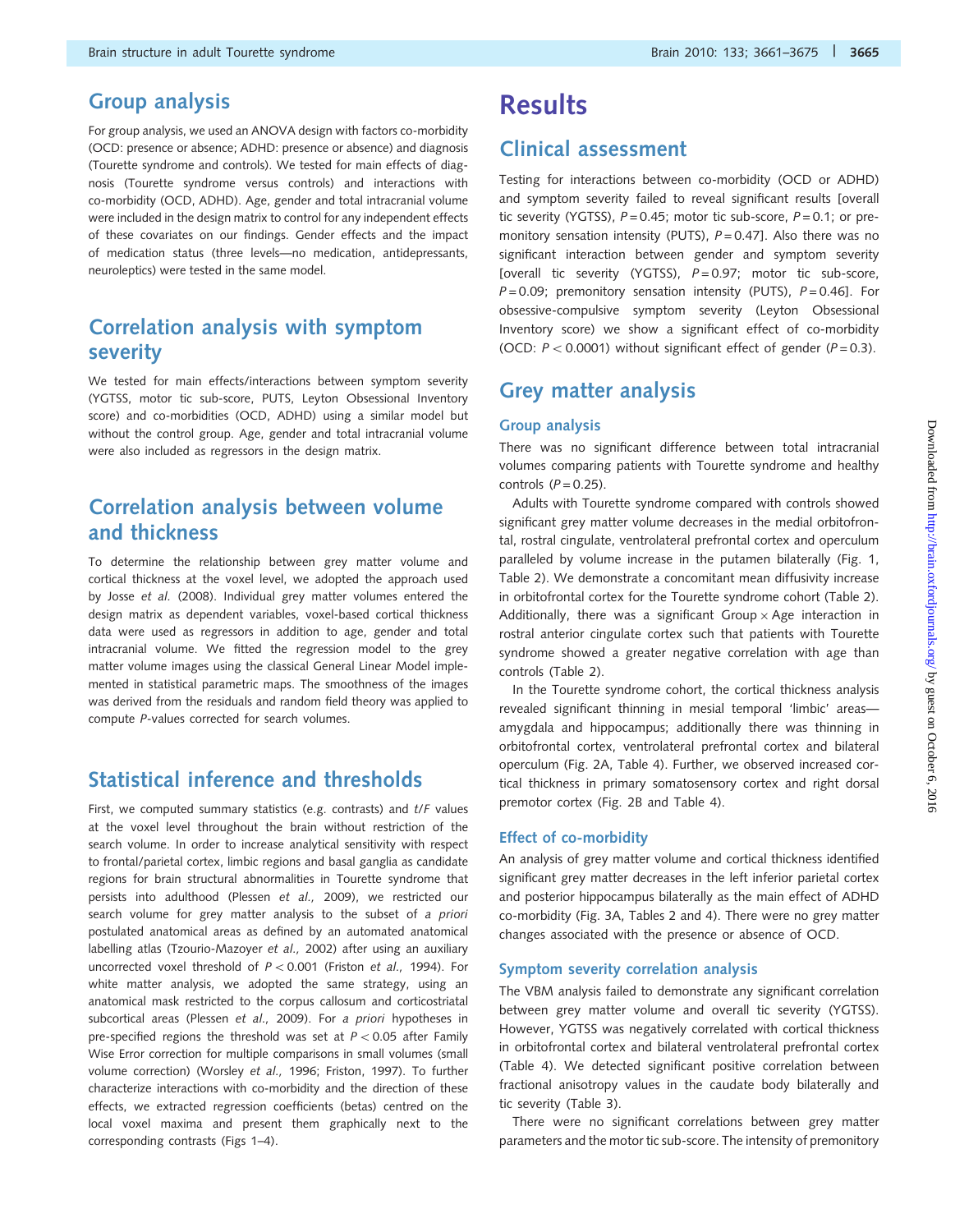

Figure 1 Statistical parametric maps of significant grey matter volume change in the Tourette syndrome cohort superimposed for presentation purposes at  $P < 0.001$ , uncorrected, on T1-weighted image. Right panel: box-plots of regression coefficients (betas) extracted from the voxel of maximum intensity over Tourette syndrome sub-groups depending on the presence  $(+)$  or absence  $(-)$  of co-morbidity OCD/ADHD (red bars indicating 90% confidence interval); 'glass brain' with the result of the conjunction analysis. (A) Grey matter volume decrease in patients with Tourette syndrome (TS) compared with controls. (B) Grey matter volume increase in patients with Tourette syndrome compared with controls. [x, y, z] coordinates refer to the Montreal Neurological Institute space. Colour scales on the right indicate t-values.

urges for tics (PUTS) showed significant positive correlation with grey matter volume and cortical thickness in the left somatosensory cortex and the prefrontal cortex (Fig. 3B, Tables 3 and 4).

#### Symptom severity: interaction with gender, co-morbidities and medication

Further exploration of the correlation between grey matter volume/cortical thickness and YGTSS tested for interaction with the factor co-morbidity. The voxel-based cortical thickness analysis showed a negative correlation between orbitofrontal cortex/ ventrolateral prefrontal cortex thickness and YGTSS only for ADHD positive patients with Tourette syndrome (Table 4). The polarity of correlation between orbitofrontal cortex thickness and YGTSS in patients with Tourette syndrome with OCD depended on the presence of ADHD as a second co-morbidity factor such that patients with Tourette syndrome with 'OCD only' showed a positive correlation. Additionally, we detected a negative correlation between ventral striatal volume (nucleus accumbens) and obsessive-compulsive symptom severity assessed with the Leyton Obsessional Inventory score (Fig. 3A and Table 3).

There were no further significant interactions between cortical thickness/grey matter volume and gender or medication status. We report descriptively a trend towards ventral striatal volume increases in adults with Tourette syndrome on neuroleptic medication.

### White matter analysis

#### Group analysis

Group comparisons revealed a significant fractional anisotropy decrease in the genu of the corpus callosum in the Tourette syndrome cohort compared with controls (Fig. 4A and Table 2). We observed a fractional anisotropy increase with a mean diffusivity decrease in the somatosensory cortex region bilaterally in patients with Tourette syndrome (Table 2).

#### Effect of co-morbidity

There was a negative correlation between the motor tic sub-score and fractional anisotropy values in the frontal portion of the superior longitudinal fascicle bilaterally (Fig. 4B and Table 3).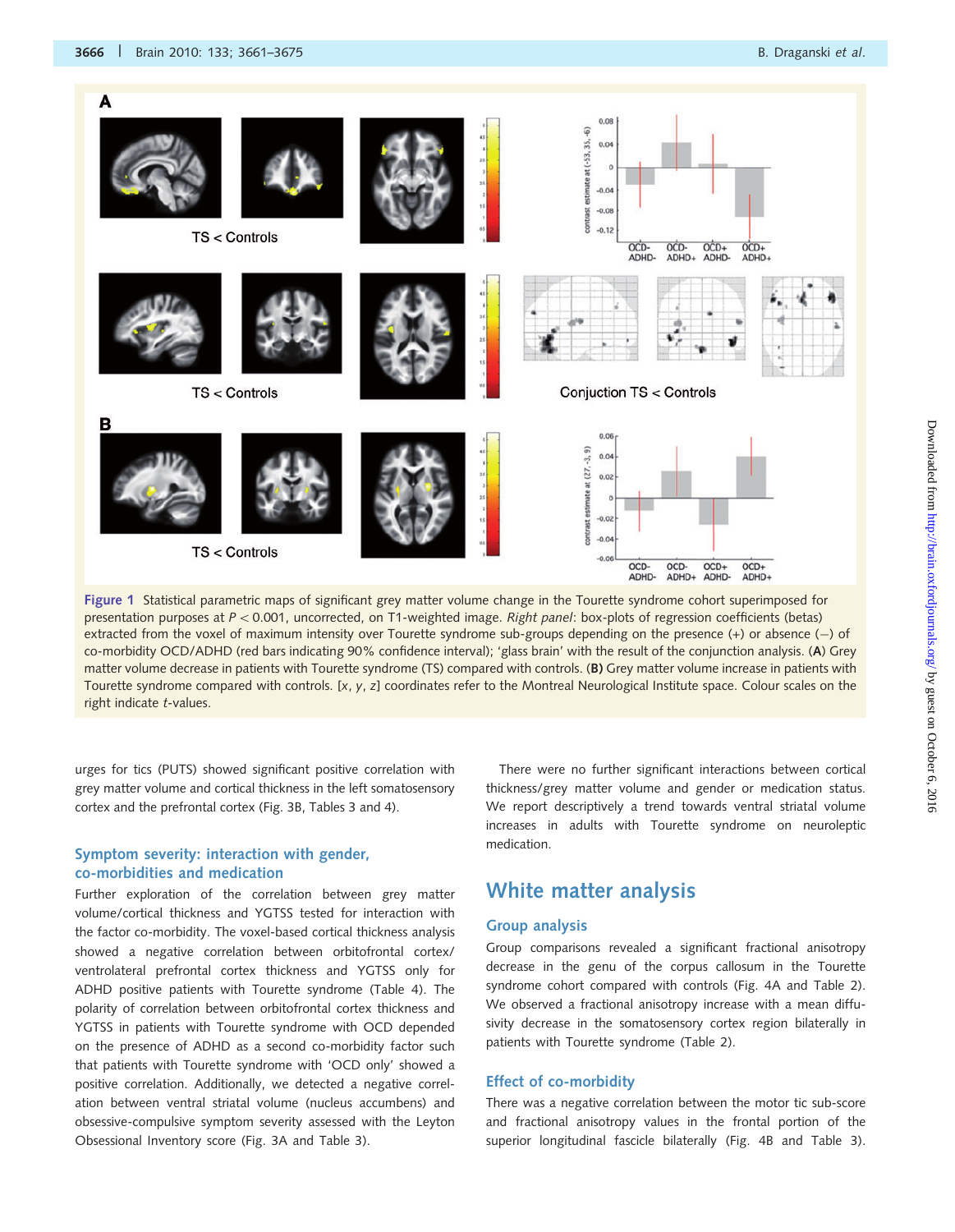| <b>VBM</b> analysis                                            | Region       |                  | Left hemisphere<br>coordinates (mm) |                |     | z-score |                  | Right hemisphere<br>coordinates (mm) | t-score      | z-score |     |
|----------------------------------------------------------------|--------------|------------------|-------------------------------------|----------------|-----|---------|------------------|--------------------------------------|--------------|---------|-----|
|                                                                |              | $\boldsymbol{x}$ | y                                   | z              |     |         | $\boldsymbol{x}$ | y                                    | z            |         |     |
| T1-weighted grey matter                                        |              |                  |                                     |                |     |         |                  |                                      |              |         |     |
| Tourette syndrome < controls                                   | <b>VLPFC</b> | $-53$            | 35                                  | $-6$           | 4.8 | 4.5     | 45               | 38                                   | $-12$        | 4.9     | 4.5 |
|                                                                | <b>OFC</b>   |                  |                                     |                |     |         | $\mathbf{0}$     | 33                                   | $-26$        | 5.3     | 4.8 |
|                                                                | Operculum    | $-39$            | $-3$                                | $\overline{7}$ | 4.4 | 4.1     | 58               | $-13$                                | 16           | 3.9     | 3.7 |
|                                                                | <b>rACC</b>  |                  |                                     |                |     |         | $\overline{7}$   | 44                                   | $\mathbf{1}$ | 3.7     | 3.6 |
| Tourette syndrome $>$ controls                                 | Putamen      | $-27$            | $-10$                               | 3              | 3.3 | 3.2     | 27               | $-3$                                 | 9            | 4.5     | 4.2 |
| Interaction Group $\times$ Age<br>tourette syndrome < controls | <b>rACC</b>  |                  |                                     |                |     |         | 5                | 45                                   | $\mathbf{0}$ | 4.8     | 4.4 |
| $ADHD + $                                                      | Hippocampus  | $-23$            | $-33$                               | $\mathbf{0}$   | 4.6 | 4.3     | 24               | $-36$                                | $\mathbf{O}$ | 3.6     | 3.5 |
|                                                                | <b>IPC</b>   | $-60$            | $-46$                               | 25             | 4.4 | 4.11    |                  |                                      |              |         |     |
| Mean diffusivity grey matter                                   |              |                  |                                     |                |     |         |                  |                                      |              |         |     |
| Tourette syndrome > controls                                   | <b>OFC</b>   |                  |                                     |                |     |         | 9                | 29                                   | $-24$        | 3.9     | 3.7 |
| Fractional anisotropy grey matter                              |              |                  |                                     |                |     |         |                  |                                      |              |         |     |
| Tourette syndrome > controls                                   | SI           | $-17$            | $-37$                               | 64             | 3.1 | 2.9     | 27               | $-45$                                | 54           | 5       | 4.5 |
| Fractional anisotropy white matter                             |              |                  |                                     |                |     |         |                  |                                      |              |         |     |
| Tourette syndrome < controls                                   | CC           |                  |                                     |                |     |         | 3                | 21                                   | $-3$         | 4.5     | 4.1 |
| Mean diffusivity white matter                                  |              |                  |                                     |                |     |         |                  |                                      |              |         |     |
| Tourette syndrome $<$ controls                                 | <b>SI</b>    | $-21$            | $-30$                               | 70             | 3.4 | 3.2     | 10               | $-37$                                | 70           | 3.3     | 3.1 |

Table 2 Summary of VBM results over cohorts ( $P_{Family-wise error} < 0.05$  after small volume correction)

Coordinates [x, y, z] refer to the Montreal Neurological Institute (MNI) standard stereotactic space.

rACC = rostral anterior cingulate cortex; CC = corpus callosum; IPC = inferior parietal cortex; OFC = orbitofrontal cortex; SI = primary somatosensory cortex; VLPFC = ventrolateral prefrontal cortex.

Fractional anisotropy values in the parietal portion of superior longitudinal fascicle were negatively correlated with the intensity of premonitory urges (Fig. 4B and Table 3).

#### Tic severity: interaction with gender, co-morbidity and medication

Medication use and co-morbidities had no further modulatory effect on the correlation between white matter micro-structural integrity and symptom severity.

## Voxel-based morphometry versus voxel-based cortical thickness: voxel-by-voxel correlation analysis

The regression between voxel-based cortical thickness and VBM demonstrated that grey matter volume was positively predicted by cortical thickness. The positive relationship was observed in the majority of cortical regions showing Tourette syndrome-related changes per se (Supplementary Fig. 1). At a lower threshold  $(P < 0.001$  uncorrected), we found negative correlations between voxel-based cortical thickness and VBM in the regions of the superior frontal gyri and around the ventricles.

## **Discussion**

In our study of a relatively large cohort of patients with Tourette syndrome persisting into adulthood, we observed a characteristic pattern of brain structural changes across regions implicated in attentional, motivational, cognitive and somatosensory processing.

Our findings with grey matter volume/cortical thickness decrease in prefrontal and limbic structures provide empirical validation for the hypothesis of dysfunctional frontostriatal circuits in Tourette syndrome. Somatosensory cortex expansion associated with higher premonitory sensation intensity, however, can be seen as evidence for ongoing neural plasticity. Additionally, we detected abnormalities in white matter fibre integrity within corpus callosum and in subcortical white matter tracts corresponding to frontal and parietal portions of superior longitudinal fascicle. The structural brain changes are further modulated by the symptom severity and the presence of co-morbidities (ADHD and OCD). Based on two complementary voxel-based analysis techniques for cortical thickness and grey matter volume additionally to fibre orientation/water diffusivity assessment, our results allow for a more confident and comprehensive interpretation of morphological changes suggesting anatomically evident pathology in frontostriatal circuits paralleled by plastic changes in primary somatosensory cortical areas.

## Affected network nodes

Our findings show a distinct pattern of brain structure changes affecting mainly the limbic frontostriatal circuitry, extending further to networks related to sensorimotor function.

#### Prefrontal areas

Adults with Tourette syndrome demonstrate grey matter decrease in areas of the prefrontal cortex known to regulate together with the basal ganglia goal-directed behaviour (Haber and Knutson, 2010). Specifically, the orbitofrontal cortex is a structure involved in adaptive decision-making through its function in the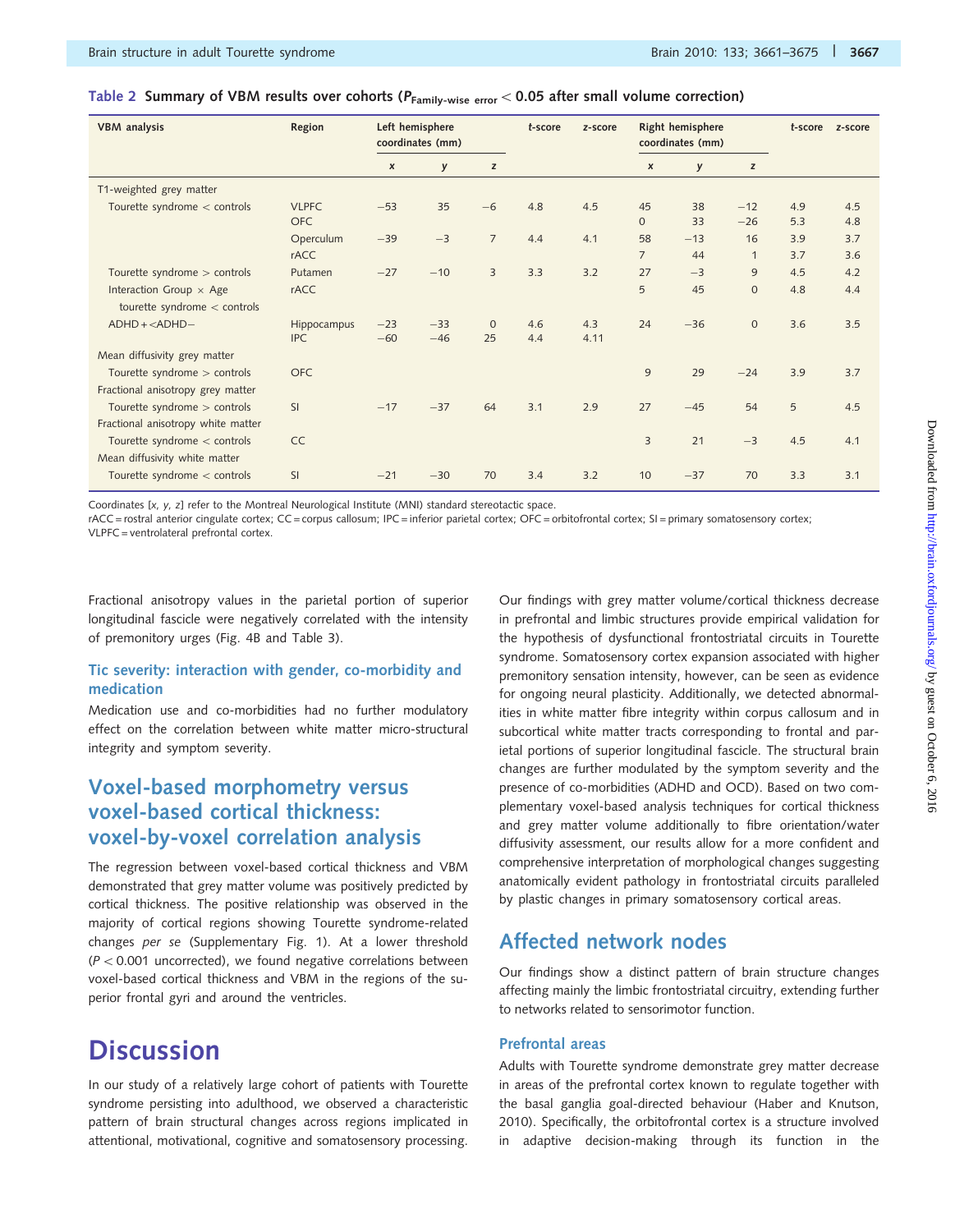

Figure 2 Statistical parametric maps of significant cortical thickness change in the Tourette syndrome cohort superimposed for presentation purposes at  $P < 0.001$ , uncorrected on T1-weighted image. Right panel: box-plots of regression coefficients (betas) extracted from the voxel of maximum intensity over Tourette syndrome (TS) sub-groups depending on the presence (+) or absence (-) of co-morbidity OCD/ADHD (red bars indicating 90% confidence interval); 'glass brain' with the result of the conjunction analysis. (A) Cortical thickness decrease in patients with Tourette syndrome compared with controls. (B) Cortical thickness increase in patients with Tourette syndrome compared with controls. [x, y, z] coordinates refer to the Montreal Neurological Institute standardized space. Colour scales on the right indicate t-values.

representation of value and reward (Schultz, 2004). Dysfunction of orbitofrontal cortex, as suggested by a persistent volume/thickness reduction in adults with Tourette syndrome, could explain deficits in the flexible control of behaviour (O'Doherty et al., 2007). Together with orbitofrontal areas, related prefrontal structures like ventrolateral prefrontal cortex are believed to play a pivotal role in behavioural inhibition and impulse control (Hesslinger et al., 2002; Aron et al., 2003). Our findings corroborate a previous study associating tic severity in adults with Tourette syndrome with regional cortical thinning in orbitofrontal regions (Peterson et al., 2001).

#### Limbic structures

The 'limbic' structures anterior cingulate cortex, hippocampus and amygdala represent that part of the frontostriatal Tourette syndrome matrix linked directly to the ventral striatum where motivational and incentive behaviours are regulated (Haber and Knutson, 2010). In-line with previous findings (Ludolph et al., 2006; Peterson et al., 2007) we observe cortical thinning in hippocampus and amygdala, highlighting the greater sensitivity of the voxel-based cortical thickness method for detecting structural abnormalities in these anatomical areas. Hippocampus and orbitofrontal cortex also show strong reciprocal connections (Ramus et al., 2007) suggesting, through the observed parallel structural changes a disruption of specific network involved in anticipation, evaluation and learning. According to our hypothesis, VBM changes in the absence of cortical thickness correlates can be interpreted as a cortical folding abnormality, although the underlying pathophysiological process and its exact behavioural impact remain elusive.

#### Basal ganglia

Our results show a volume increase in the dorsolateral putamen in adults with Tourette syndrome compared with controls, mainly driven by the presence of ADHD co-morbidity (Fig. 1). Dorsolateral putamen has an important role in motor planning through predominant projections to sensorimotor areas (Alexander et al., 1990; Draganski et al., 2008). Further, we demonstrate ventral striatal atrophy in patients with Tourette syndrome with OCD and fractional anisotropy increases in the body of the caudate correlating with overall tic severity. Hypothetically, pathological increase in motor activity due to tics and increased sensory input caused by premonitory sensations could induce, via neural plasticity mechanisms, a volume expansion of the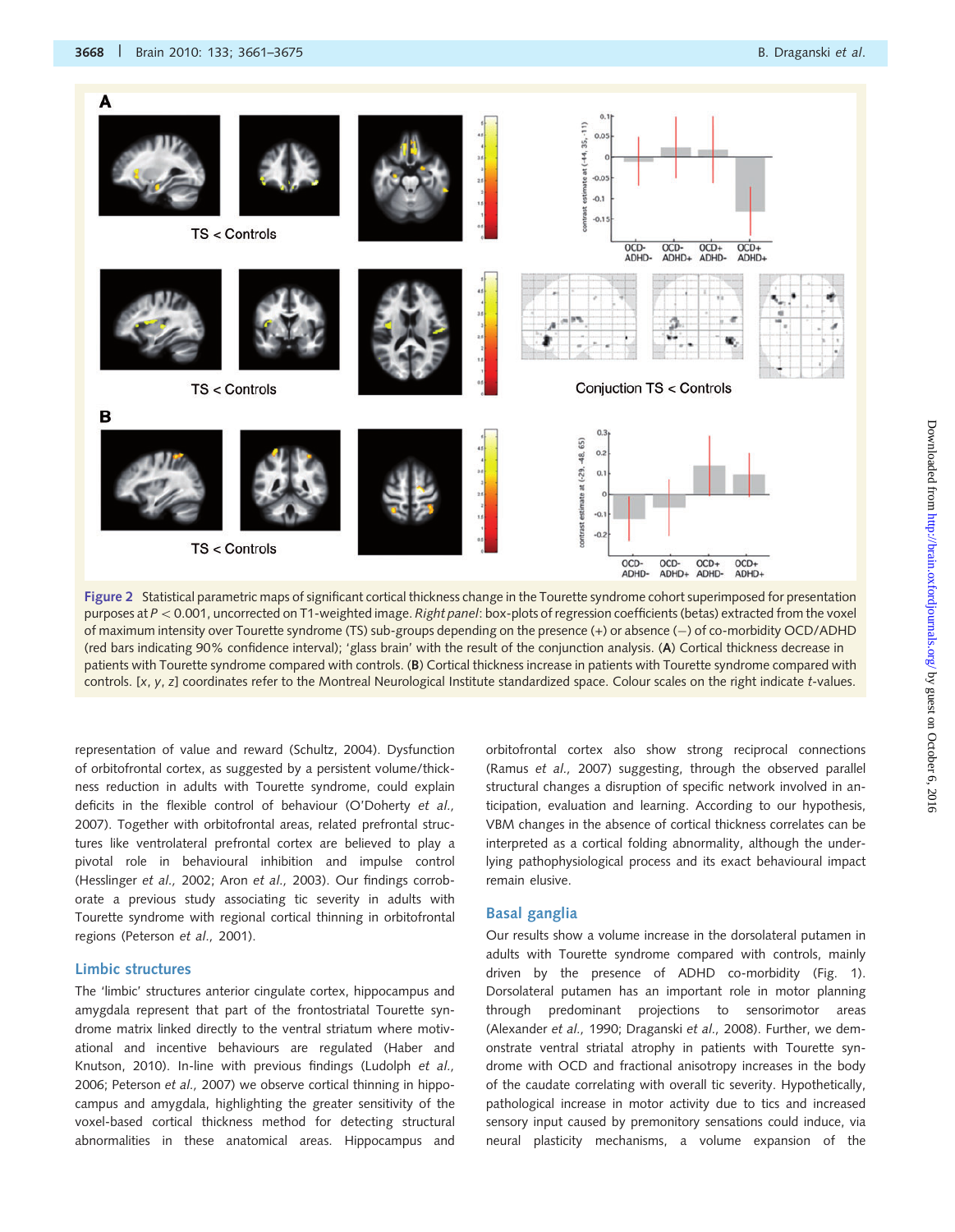

Figure 3 Statistical parametric maps of significant grey matter volume change in the Tourette syndrome cohort superimposed for presentation purposes at P<0.001, uncorrected on T1-weighted image. Right panel: regression coefficients (betas) extracted from the voxel of maximum intensity over Tourette syndrome sub-groups depending on the presence  $(+)$  or absence  $(-)$  of co-morbidity OCD/ADHD. (A) Grey matter volume reductions in patients with Tourette syndrome with ADHD and with obsessive-compulsive symptom severity increase [Leyton Obsessional Inventory (LOI) score]. (B) Grey matter volume expansions in patients with Tourette syndrome with symptom severity increase [premonitory urge for tics score (PUTS)]. [x, y, z] coordinates refer to the Montreal Neurological Institute standardized space. Colour scales on the right indicate t-values.

dorsolateral putamen. The absence of correlation with tic severity and a weak trend for interaction with severity of premonitory urges do not lend strong support to this hypothesis. It is important to note that this result is discordant with a previous region of interest study showing striatal volume decreases in adults with Tourette syndrome (Peterson et al., 1993, 2003). However, the main effect in striatum described by Peterson et al., was driven by a volume decrease in the caudate, a structure with marginal contribution to sensorimotor cortico-subcortical loops compared with putamen (Parent and Hazrati, 1995). Besides a difference in methodology and subject characteristics, we speculate that the presence of neuroleptic therapy could also be responsible for increased striatal volume, as suggested by previous studies (Peterson et al., 2007) and in accord with our own findings that show a trend for striatal expansion in neuroleptics-treated patients with Tourette syndrome.

#### Somatosensory cortex

The observed grey matter increase in primary somatosensory cortex in adults with Tourette syndrome correlated positively with the intensity of premonitory sensations. The validity of our cortical thickness findings is further supported by fractional anisotropy changes in subcortical white matter corresponding to somatosensory cortex projections (Eickhoff et al., 2005). Similar to a previous report on white matter structure change in somatosensory cortex published by Thomalla et al. (2009), we demonstrate mean diffusivity decrease in the same areas. According to combined diffusion tensor imaging/histology studies in animals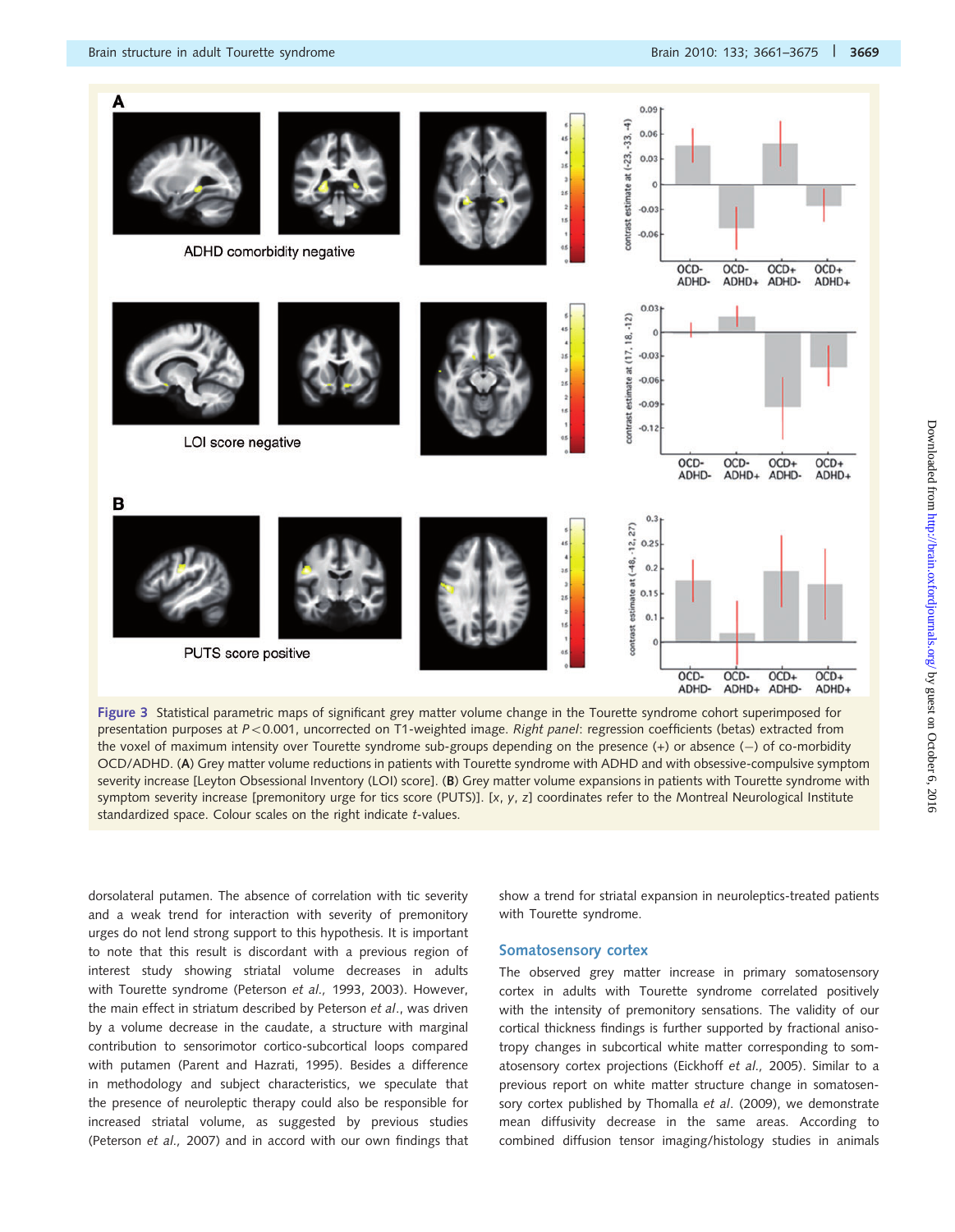|  |  |  |  | Table 3 Summary of VBM results—regression with clinical scores ( $P_{\text{family-wise error}}$ < 0.05 after small volume correction) |  |  |
|--|--|--|--|---------------------------------------------------------------------------------------------------------------------------------------|--|--|
|--|--|--|--|---------------------------------------------------------------------------------------------------------------------------------------|--|--|

| <b>VBM</b> analysis                                          | Region                  |                | Left hemisphere<br>coordinates (mm) |          | t-score | z-score        |                  | Right hemisphere<br>coordinates (mm) |          | t-score z-score |                       |
|--------------------------------------------------------------|-------------------------|----------------|-------------------------------------|----------|---------|----------------|------------------|--------------------------------------|----------|-----------------|-----------------------|
|                                                              |                         | $\pmb{\times}$ | y                                   | z        |         |                | $\boldsymbol{x}$ | y                                    | z        |                 |                       |
| T1-weighted grey matter-regression                           |                         |                |                                     |          |         |                |                  |                                      |          |                 |                       |
| LOI score                                                    |                         |                |                                     |          |         |                |                  |                                      |          |                 |                       |
| OCD-negative correlation                                     | <b>NAcc</b>             | $-14$          | 11                                  | $-14$    | 4.1     | 3.6            | 16               | 18                                   | $-12$    | 5.1             | 4.3                   |
| <b>PUTS</b>                                                  |                         |                |                                     |          |         |                |                  |                                      |          |                 |                       |
| Tourette syndrome-positive correlation                       | <b>SI</b><br><b>PFC</b> | $-48$          | $-12$                               | 27       | 5.1     | 4.3            | 21               | 26                                   | 42       | 4.7             | $\overline{4}$        |
|                                                              | <b>PMd</b>              | $-57$          | $-4$                                | 37       | 5.2     | 4.3            |                  |                                      |          |                 |                       |
| Fractional anisotropy grey matter-regression<br><b>YGTSS</b> |                         |                |                                     |          |         |                |                  |                                      |          |                 |                       |
| Tourette syndrome-positive correlation                       | Caudate                 | $-14$          | $\mathbf{0}$                        | 15       | 5       | 4.2            | 18               | $-4$                                 | 15       | 5.1             | 4.3                   |
| Fractional anisotropy white matter-regression                |                         |                |                                     |          |         |                |                  |                                      |          |                 |                       |
| Motor tic sub-score                                          |                         |                |                                     |          |         |                |                  |                                      |          |                 |                       |
| Tourette syndrome-negative correlation                       | SLF II                  | $-20$          | $\overline{0}$                      | 33       | 4.8     | $\overline{4}$ | 30               | 8                                    | 18       | 5.4             | 4.3                   |
| <b>PUTS</b>                                                  |                         |                |                                     |          |         |                |                  |                                      |          |                 |                       |
| Tourette syndrome-negative correlation                       | SLF I<br>SLF II         | $-27$<br>$-23$ | $-63$<br>9                          | 22<br>27 | 5.9     | 4.6            | 27<br>21         | $-55$<br>14                          | 22<br>31 | 5.7<br>5        | 4.5<br>$\overline{4}$ |
|                                                              |                         |                |                                     |          |         |                |                  |                                      |          |                 |                       |

Coordinates [x, y, z] refer to the Montreal Neurological Institute (MNI) standard stereotactic space.

LOI = Leyton Obsessional Inventory; NAcc = nucleus accumbens; PMd = dorsal premotor cortex; PFC = prefrontal cortex; SLF = superior longitudinal fascicle I, II or III; SI = primary somatosensory cortex.

|  |  |  |  |  |  |  | Table 4 Summary of voxel-based cortical thickness results ( $P_{Family-wise error}$ < 0.05 after small volume correction) |  |  |  |  |  |  |  |
|--|--|--|--|--|--|--|---------------------------------------------------------------------------------------------------------------------------|--|--|--|--|--|--|--|
|--|--|--|--|--|--|--|---------------------------------------------------------------------------------------------------------------------------|--|--|--|--|--|--|--|

| Voxel-based cortical<br>thickness analysis         | Region                  | Right hemisphere<br>coordinates (mm) |       |       | t-score | z-score        | Right hemisphere<br>coordinates (mm) |                |          |                       | t-score z-score |
|----------------------------------------------------|-------------------------|--------------------------------------|-------|-------|---------|----------------|--------------------------------------|----------------|----------|-----------------------|-----------------|
|                                                    |                         | $\pmb{\times}$                       | y     | z     |         |                | $\boldsymbol{x}$                     | y              | z        |                       |                 |
| T1-weighted grey matter                            |                         |                                      |       |       |         |                |                                      |                |          |                       |                 |
| Tourette syndrome $>$ controls                     | <b>SI</b><br><b>PMd</b> | $-29$                                | $-48$ | 64    | 3.5     | 3.4            | 35<br>18                             | $-45$<br>$-15$ | 61<br>62 | 3.6<br>$\overline{4}$ | 3.5<br>3.7      |
| Tourette syndrome $<$ controls                     | OFC.                    | $-12$                                | 35    | $-21$ | 4.1     | $\overline{4}$ |                                      |                |          |                       |                 |
|                                                    | <b>VLPFC</b>            | $-44$                                | 35    | $-11$ | 4.6     | 4.3            | 46                                   | 35             | $-15$    | 4.4                   | 4.1             |
|                                                    | Operculum               | $-35$                                | $-7$  | 18    | 3.8     | 3.6            | 55                                   | $-12$          | 19       | 4.5                   | 4.2             |
|                                                    | Hippocampus             | $-33$                                | $-30$ | $-11$ | 3.3     | 3.2            | 23                                   | $-30$          | $-15$    | 3.5                   | 3.4             |
|                                                    | Amygdala                | $-30$                                | $-11$ | $-18$ | 3.1     | 3              | 24                                   | $-7$           | $-11$    | 3.7                   | 3.6             |
| $ADHD+ < ADHD-$                                    | Hippocampus             | $-29$                                | $-37$ | $-3$  | 4.9     | 4.5            | 24                                   | $-36$          | $\Omega$ | $\overline{4}$        | 3.7             |
|                                                    | <b>IPC</b>              | $-59$                                | $-49$ | 28    | 4.4     | 4.1            |                                      |                |          |                       |                 |
| T1-weighted grey matter-regression<br><b>YGTSS</b> |                         |                                      |       |       |         |                |                                      |                |          |                       |                 |
| Tourette syndrome-negative correlation             | <b>OFC</b>              | $-3$                                 | 33    | $-20$ | 3.1     | 3              |                                      |                |          |                       |                 |
|                                                    | <b>VLPFC</b>            | $-41$                                | 21    | $-9$  | 3.3     | 3.1            | 51                                   | 27             | $-6$     | 3                     | 2.9             |
| <b>PUTS</b>                                        |                         |                                      |       |       |         |                |                                      |                |          |                       |                 |
| Tourette syndrome-positive correlation             | SI<br><b>PFC</b>        | $-48$                                | $-13$ | 33    | 4.7     | $\overline{4}$ | 19                                   | 24             | 43       | 4.2                   | 3.7             |

Coordinates [x, y, z] refer to the Montreal Neurological Institute (MNI) standard stereotactic space.

IPC = inferior parietal cortex; MI = primary motor cortex; OFC = orbitofrontal cortex; PMd = dorsal premotor cortex; SI = primary somatosensory cortex;

VLPFC = ventrolateral prefrontal cortex.

and humans, fractional anisotropy and mean diffusivity correlate linearly with the cumulative axonal membrane circumference and to a lesser extent with the amount of extra-axonal fraction and myelin thickness (Concha et al., 2010). The supposition here is that the co-localized structural changes in functionally relevant areas result from increased processing demands due to premonitory sensations and their integration into repetitive motor patterns (Ferretti et al., 2003). Alternatively, somatosensory cortex structural

changes may arise as an adaptation to dysfunctional secondary somatosensory areas that show consistent grey matter volume/ cortical thickness decreases in the parietal operculum bilaterally. The parietal operculum represents part of the secondary somatosensory areas and is involved in higher order functions focused on sensorimotor integration, attention and learning (Eickhoff et al., 2007). We interpret the grey matter changes in these regions along our main hypothesis of structural fingerprint of disease persistence due to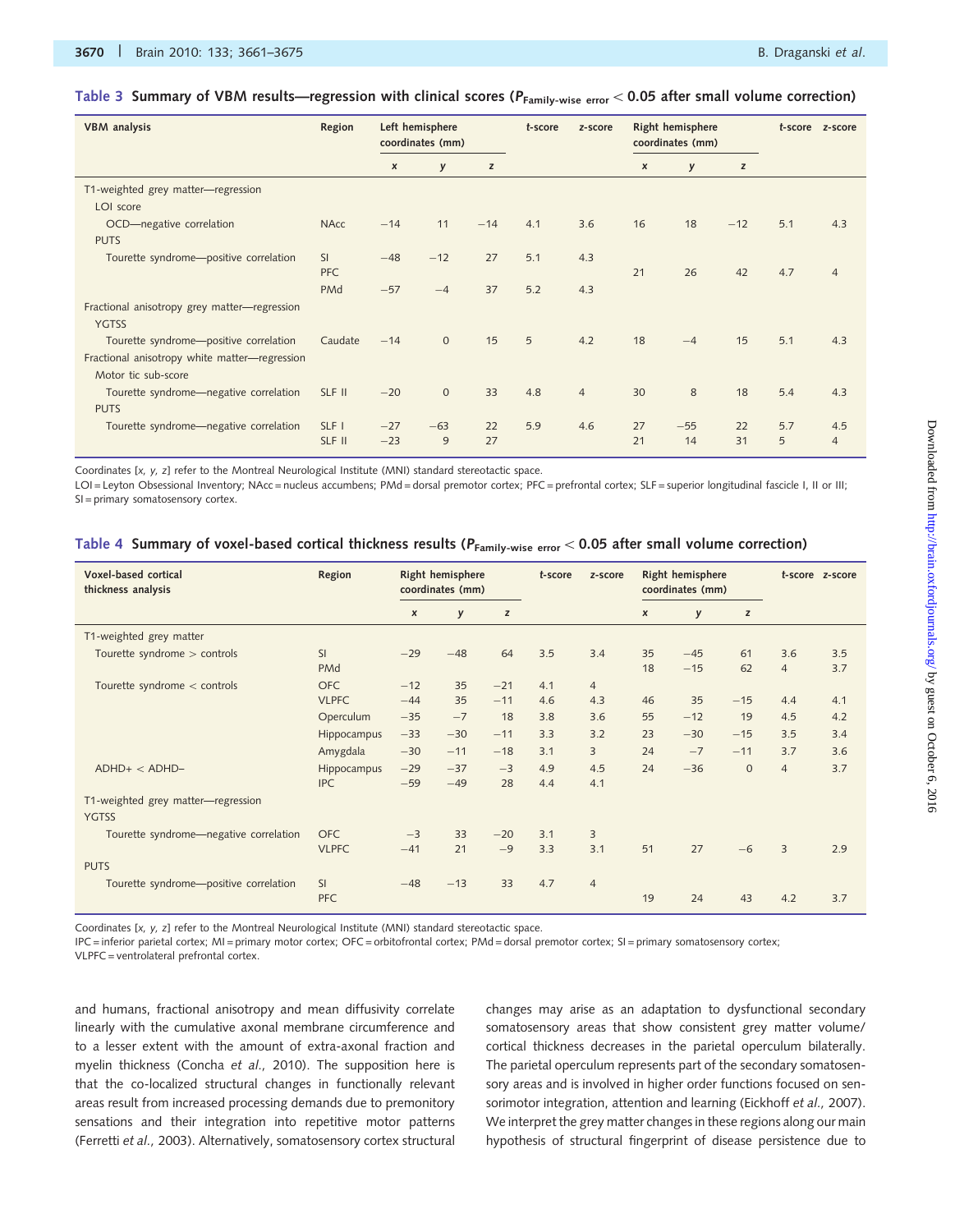

Figure 4 Statistical parametric maps of significant fractional anisotropy change in the Tourette syndrome cohort superimposed for presentation purposes at  $P < 0.001$ , uncorrected on T1-weighted image. Right panel: regression coefficients (betas) extracted from the voxel of maximum intensity over Tourette syndrome (TS) sub-groups depending on the presence  $(+)$  or absence  $(-)$  of co-morbidity OCD/ADHD. (A) Fractional anisotropy decreases in patients with Tourette syndrome compared with controls. (B) Fractional anisotropy reductions in patients with Tourette syndrome with symptom severity increase [motor tic sub-score, premonitory urge for tics score (PUTS)]. [x, y, z] coordinates refer to the Montreal Neurological Institute standardized space. Colour scales on the right indicate t-values.

suboptimal engagement of compensatory mechanisms. In our opinion, the convergent results from two independent data sets (T1-weighted and diffusion-weighted imaging) with symptom severity dependent grey matter volume increase and possible increase in cell density or axonal/dendritic arborization hindering water diffusion represent strong arguments against the assumption of Tourette syndrome related unidirectional cortical atrophy drawn from cortical thickness studies in children and adolescents (Sowell et al., 2008; Fahim et al., 2009).

Similarly to a previous VBM study in adults with Tourette syndrome (Ludolph et al., 2006), we did not replicate earlier observations of structural differences within the midbrain (Garraux et al., 2006), even at a very liberal statistical threshold. The assumption of reliable midbrain grey matter volume change detection is limited from a magnetic resonance physics and methodological perspective. Due to high iron content effectively shortening T1, mesencephalic structures and in particular the ventral tegmental area show reduced contrast from white matter in T1-weighted images. Accurate tissue classification is further limited by the very low probability of the presence of grey matter in this region in currently available tissue priors used for automated segmentation. Newly developed structural magnetic resonance imaging protocols have the potential to overcome these limitations (Helms et al., 2009).

### Affected white matter pathways

#### Inter-hemispheric connections

Due to the very low topo-anatomical specificity of white matter segments computed from T1-weighted images, we decided to obtain an independent diffusion-weighted imaging data set characterizing white matter tissue properties rather than just volume changes. We demonstrate regionally specific fractional anisotropy decreases in the genu of the corpus callosum, area connecting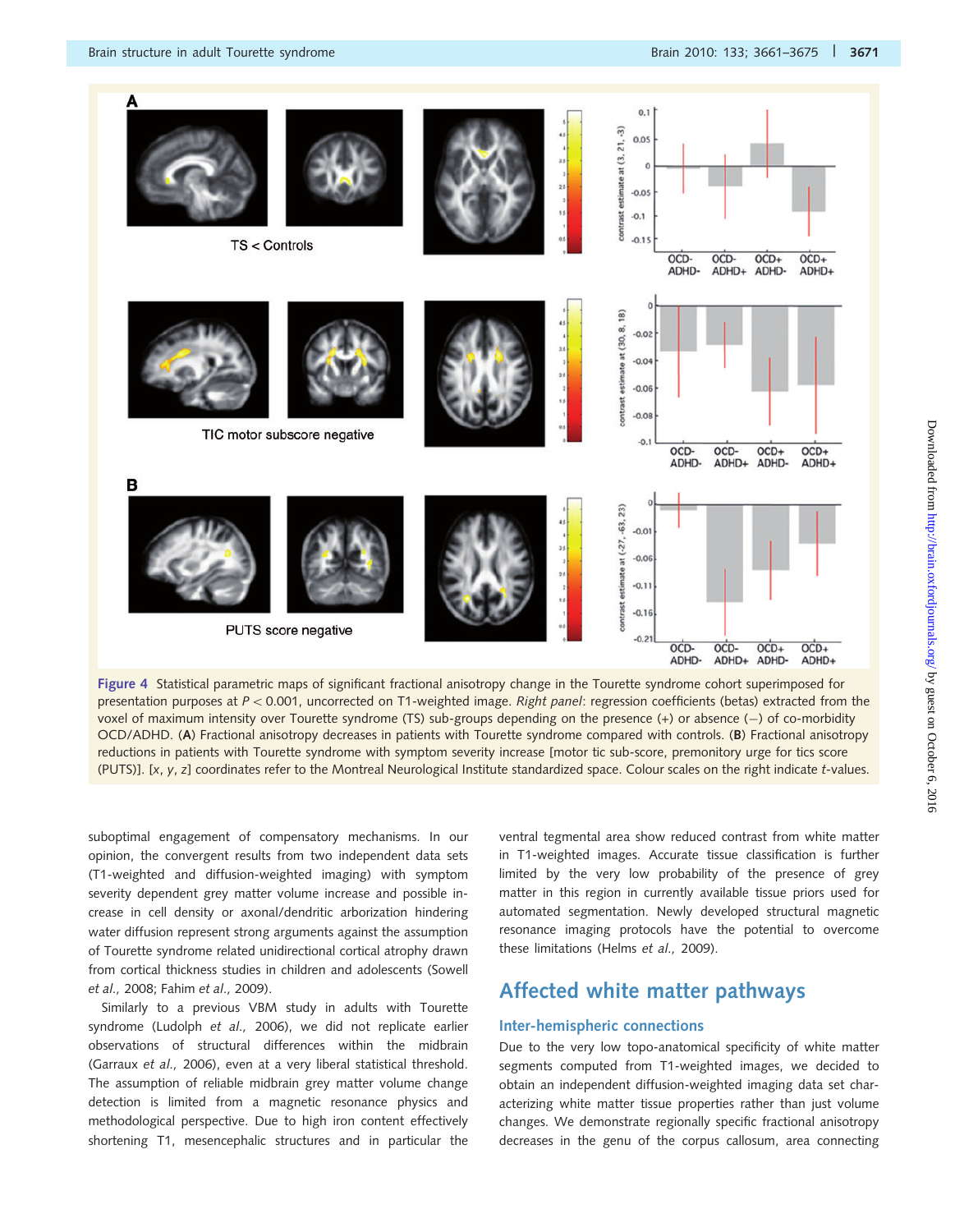orbitofrontal cortex and ventrolateral prefrontal cortex of both hemispheres (Park et al., 2008). The dense fibre structure with radial orientation in this part of the corpus callosum allows for interpretation of fractional anisotropy reduction as a loss of connections. This is a finding that provides additional evidence for disruption of inter-hemispheric connections between affected nodes of the frontostriatal circuitry and replicates very recent results obtained with tract-based spatial statistics (Neuner et al., 2010). Considering that our data processing strategy included scaling for both global and regional volume influences on diffusion-weighted imaging parameters, we can exclude previously described gross size changes in corpus callosum (Plessen et al., 2004) having any impact on fractional anisotropy or mean diffusivity results.

#### Long associative pathways

Further exploration of white matter micro-structural integrity and its correlation with symptom severity in Tourette syndrome shows symmetric fractional anisotropy reductions in frontal parts of the superior longitudinal fascicles with motor tic increments. We detected a similar negative correlation between parietal portions of superior longitudinal fascicle and premonitory sensation intensity increases. The spatially selective change in fractional anisotropy along tracts connecting frontal and parietal areas can be interpreted in two ways. First, as suggested by a previous study showing unilateral fractional anisotropy decreases in the superior longitudinal fascicle comparing adults with Tourette syndrome and controls (Neuner et al., 2010), it could reflect altered connectivity due to dysregulated myelination. The topo-anatomical specificity of our fractional anisotropy findings correlating with clinical scores describing distinct facets of Tourette syndrome allows for a more straightforward interpretation. In the absence of mean diffusivity changes, fractional anisotropy decreases can theoretically arise from local increases in the fraction of crossing fibres due to augmentation in cell density or axonal/dendritic arborizations that hinder water diffusion (Markham and Greenough, 2004; Kleim et al., 2007). Frontal fractional anisotropy decrease in the superior longitudinal fascicle correlating with motor tic severity can be explained—by adaptive changes in frontostriatal pathways crossing the superior longitudinal fascicle; and for the parietal superior longitudinal fascicle portion can be explained with an expansion of projections to somatosensory cortex that are associated with greater premonitory urge intensity.

### Modulation by co-morbidity

Our findings unmask the profound impact of OCD/ADHD co-morbidities on brain structure in Tourette syndrome demonstrating a specific topo-anatomical pattern, which overlaps with previously described alterations in the 'pure' forms of these disorders, but reversing the directionality of structural changes. One of two recent meta-analyses of VBM studies in adolescents and adults with 'pure' OCD found grey matter increases in orbitofrontal cortex, whereas both analyses confirmed grey matter increases in ventral and central portions of striatum (Radua and Mataix-Cols, 2009; Rotge et al., 2010). Similarly to recent findings of a reversed pattern of cerebellar volume changes in children and

adults with Tourette syndrome due to co-morbidity with OCD (Tobe et al., 2010), we observe ventral striatal volume reduction with increasing obsessive-compulsive symptom severity assessed by the Leyton Obsessional Inventory score. Accordingly, our patients with Tourette syndrome with OCD and concomitant ADHD show orbitofrontal cortex grey matter reductions, thus reversing the pattern of cortical volume change described in 'pure' OCD.

The demonstrated grey matter volume reduction in hippocampus bilaterally and putamen volume increases in adults with Tourette syndrome with ADHD co-morbidity confirm the notion of overlap between disease related patterns in 'pure' ADHD and Tourette syndrome (Sowell et al., 2003; Shaw and Rabin, 2009). It is noteworthy that we observe the greatest orbitofrontal cortex volume reduction in adults with Tourette syndrome when both OCD and ADHD co-morbidities are present. This underpins the notion that the orbitofrontal cortex is an important node within the Tourette syndrome 'matrix' representing a conjoint substrate for OCD/ADHD co-morbidity through its role as a processing bridge between emotion and cognition (Passingham et al., 2002).

### Underlying mechanisms

We used two complementary voxel-based morphometric techniques—voxel-based cortical thickness and VBM—to interpret our results. While a regional increase in cortical grey matter volume detected by VBM may be associated both with increased cortical thickness and changes in cortical folding, cortical thickness measures are thought to reflect 'pure' grey matter volume changes (Hutton et al., 2008, 2009). The high correlation and substantial overlap of results from both methods allows us to conclude with confidence that Tourette syndrome-associated volume loss is due to real cortical thinning.

Our analysis of diffusion-weighted imaging parameters (fractional anisotropy and mean diffusivity) suggests possible tissue pathological mechanisms underlying grey and white matter changes detected in T1-weighted images. Although still an area of extensive research, mean diffusivity increases in grey matter in both healthy and diseased brains is believed to reflect the enlargement of extracellular space that is mainly associated with neuronal loss (Kantarci et al., 2005; Carlesimo et al., 2010). We observed parallel changes in volume and reciprocal mean diffusivity alterations in two nodes of the affected frontostriatal circuits in Tourette syndrome (e.g. orbitofrontal cortex, somatosensory cortex). This result can be interpreted as evidence for a bi-directional process of volume change driven by neuronal plasticity. Much less is known about the molecular/cellular substrate of fractional anisotropy changes. Therefore fractional anisotropy increases in the body of the caudate correlating with tics severity (YGTSS) should be interpreted with great caution.

### Limitations

Some limitations of our study should be acknowledged. First, patient selection may not be fully representative of the general population of Tourette syndrome sufferers, since it targeted severely affected adults whose symptoms failed to remit during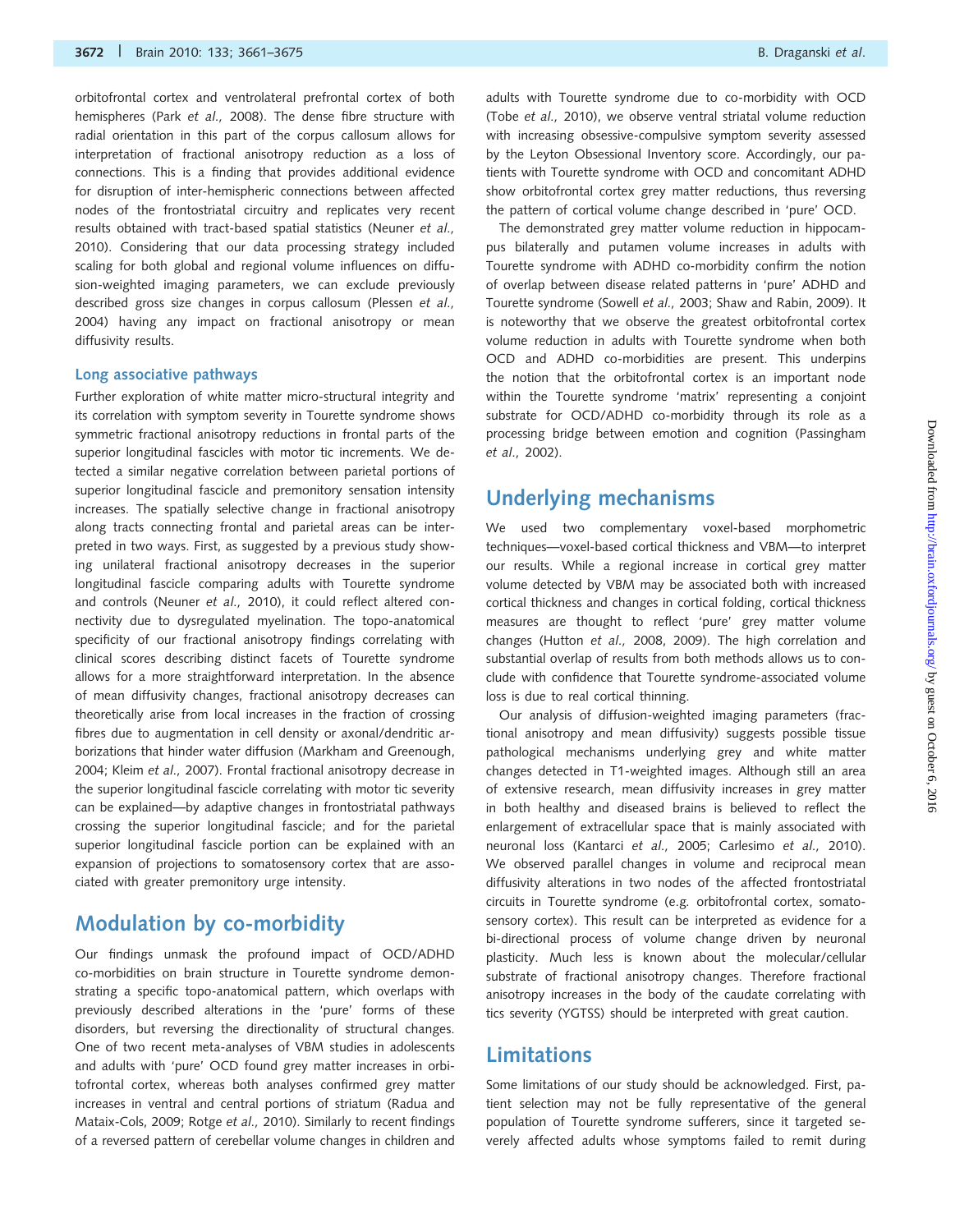adolescence. The interpretation of our findings in a specific subgroup of patients with Tourette syndrome is valid only under the assumption of a common pathophysiological mechanism underlying Tourette syndrome in childhood and adulthood.

Second, our subjects were not systematically assessed for other co-morbid psychopathologies of Tourette syndrome, such as personality disorders (Cavanna et al., 2009). Recent VBM studies have highlighted abnormalities in fronto-limbic cortical areas of patients with borderline personality disorder (Minzenberg et al., 2008; Soloff et al., 2008; Brunner et al., 2010), which is diagnosed in  $\sim$ 30% of patients with Tourette syndrome (Cavanna et al., 2009). Although recent evidence questioned the specificity of these findings (Brunner et al., 2010), future studies should clarify the relationship between co-morbid personality disorders and structural grey matter changes observed in adults with Tourette syndrome.

While aiming to dissociate the morphological characteristics of cortical changes with two morphometric techniques we can only speculate about their specific correlates at the cellular level. Both degenerative processes with cell loss, as well as changes in the proportion of neuronal/glial to extracellular components could contribute to magnetic resonance signal intensity differences we describe. Combining morphometry results based on T1-weighted data with diffusion-weighted imaging parameter maps directly related to tissue properties at the cellular level offers a unique opportunity for understanding underlying pathophysiological mechanisms. The challenge from the methodological point of view when using VBM for group comparisons is the necessary adjustment for regional and global volume differences.

## Conclusion

To our knowledge, this is the first study in adult patients with Tourette syndrome presenting results from independent neuroimaging data sets (i.e. T1-weighted and diffusion-weighted imaging) that use complementary computational anatomy methods (i.e. VBM and voxel-based cortical thickness) aimed at performing a detailed assessment of brain structure. The spatial pattern of structural changes in our study showing substantial overlap with previous reports in children and adolescents with Tourette syndrome supports the notion that the condition persists into adulthood due to suboptimal adaptation (Plessen et al., 2009). The temporal dynamics of structural brain changes in Tourette syndrome suggests parallel engagement of plastic compensatory process throughout childhood and adolescence within and beyond the primarily affected functional circuitry.

Future prospective studies at multiple scan time-points should depict the trajectory of structural brain changes between childhood and adulthood to clarify the pathophysiological mechanisms underlying disease persistence in adults with Tourette syndrome.

## Acknowledgements

We thank all the participants in our study and the radiographers at the Functional Imaging Laboratory for their assistance acquiring the data.

## Funding

Wellcome Trust Grant (ref: 075696/Z/04/Z to R.S.F., S. Tabrizi and J. Ashburner).

## Supplementary material

Supplementary material is available at Brain online.

## References

- Albin RL, Mink JW. Recent advances in Tourette syndrome research. Trends Neurosci 2006; 29: 175–82.
- Alexander GE, Crutcher MD, DeLong MR. Basal ganglia-thalamocortical circuits: parallel substrates for motor, oculomotor, "prefrontal" and "limbic" functions. Prog Brain Res 1990; 85: 119–46.
- Aron AR, Fletcher PC, Bullmore ET, Sahakian BJ, Robbins TW. Stop-signal inhibition disrupted by damage to right inferior frontal gyrus in humans. Nat Neurosci 2003; 6: 115–6.
- Ashburner J. A fast diffeomorphic image registration algorithm. Neuroimage 2007; 38: 95–113.
- Ashburner J, Csernansky JG, Davatzikos C, Fox NC, Frisoni GB, Thompson PM. Computer-assisted imaging to assess brain structure in healthy and diseased brains. Lancet Neurol 2003; 2: 79–88.
- Ashburner J, Friston KJ. Unified segmentation. Neuroimage 2005; 26: 839–51.
- Basser PJ, Mattiello J, LeBihan D. Estimation of the effective self-diffusion tensor from the NMR spin echo. J Magn Reson B 1994; 103: 247–54.
- Baym CL, Corbett BA, Wright SB, Bunge SA. Neural correlates of tic severity and cognitive control in children with Tourette syndrome. Brain 2008; 131: 165–79.
- Bloch MH, Leckman JF. Clinical course of Tourette syndrome. J Psychosom Res 2009; 67: 497–501.
- Bloch MH, Leckman JF, Zhu H, Peterson BS. Caudate volumes in childhood predict symptom severity in adults with Tourette syndrome. Neurology 2005; 65: 1253–8.
- Bohlhalter S, Goldfine A, Matteson S, Garraux G, Hanakawa T, Kansaku K, et al. Neural correlates of tic generation in Tourette syndrome: an event-related functional MRI study. Brain 2006; 129 (Pt 8): 2029–37.
- Brunner R, Henze R, Parzer P, Kramer J, Feigl N, Lutz K, et al. Reduced prefrontal and orbitofrontal gray matter in female adolescents with borderline personality disorder: is it disorder specific? Neuroimage 2010; 49: 114–20.
- Carlesimo GA, Cherubini A, Caltagirone C, Spalletta G. Hippocampal mean diffusivity and memory in healthy elderly individuals: a cross-sectional study. Neurology 2010; 74: 194–200.
- Cavanna AE, Servo S, Monaco F, Robertson MM. The behavioral spectrum of Gilles de la Tourette syndrome. J Neuropsychiatry Clin Neurosci 2009; 21: 13–23.
- Concha L, Livy DJ, Beaulieu C, Wheatley BM, Gross DW. In vivo diffusion tensor imaging and histopathology of the fimbria-fornix in temporal lobe epilepsy. J Neurosci 2010; 30: 996–1002.
- Cook PA, Zhang H, Avants BB, Yushkevich P, Alexander DC, Gee JC, et al. An automated approach to connectivity-based partitioning of brain structures. Med Image Comput Comput Assist Interv Int Conf Med Image Comput Comput Assist Interv 2005; 8 (Pt 1): 164–71.
- Cooper J. The Leyton obsessional inventory. Psychol Med 1970; 1: 48–64.
- Draganski B, Kherif F, Kloppel S, Cook PA, Alexander DC, Parker GJ, et al. Evidence for segregated and integrative connectivity patterns in the human Basal Ganglia. J Neurosci 2008; 28: 7143–52.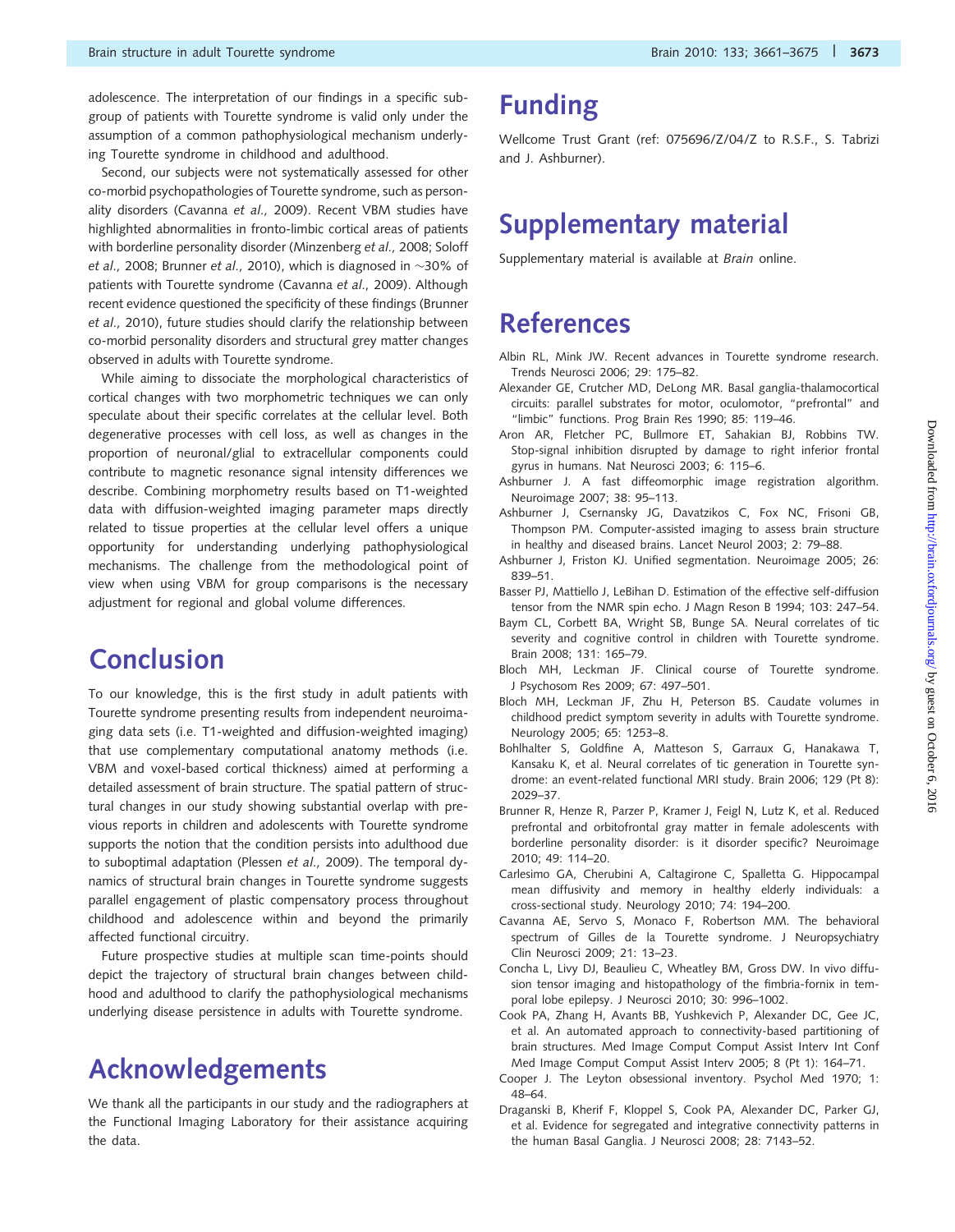- Eickhoff SB, Grefkes C, Zilles K, Fink GR. The somatotopic organization of cytoarchitectonic areas on the human parietal operculum. Cereb Cortex 2007; 17: 1800–11.
- Eickhoff SB, Stephan KE, Mohlberg H, Grefkes C, Fink GR, Amunts K, et al. A new SPM toolbox for combining probabilistic cytoarchitectonic maps and functional imaging data. Neuroimage 2005; 25: 1325–35.
- Fahim C, Yoon U, Sandor P, Frey K, Evans AC. Thinning of the motor-cingulate-insular cortices in siblings concordant for Tourette syndrome. Brain Topogr 2009; 22: 176–84.
- Ferretti A, Babiloni C, Gratta CD, Caulo M, Tartaro A, Bonomo L, et al. Functional topography of the secondary somatosensory cortex for nonpainful and painful stimuli: an fMRI study. Neuroimage 2003; 20: 1625–38.
- Fischl B, Sereno MI, Dale AM. Cortical surface-based analysis. II: inflation, flattening, and a surface-based coordinate system. Neuroimage 1999; 9: 195–207.
- Friston KJ. Testing for anatomically specified regional effects. Hum Brain Mapp 1997; 5: 133–6.
- Friston KJ, Tononi G, Reeke GN Jr, Sporns O, Edelman GM. Value-dependent selection in the brain: simulation in a synthetic neural model. Neuroscience 1994; 59: 229–43.
- Garraux G, Goldfine A, Bohlhalter S, Lerner A, Hanakawa T, Hallett M. Increased midbrain gray matter in Tourette's syndrome. Ann Neurol 2006; 59: 381–5.
- Gerard E, Peterson BS. Developmental processes and brain imaging studies in Tourette syndrome. J Psychosom Res 2003; 55: 13–22.
- Good CD, Johnsrude I, Ashburner J, Henson RN, Friston KJ, Frackowiak RS. Cerebral asymmetry and the effects of sex and handedness on brain structure: a voxel-based morphometric analysis of 465 normal adult human brains. Neuroimage 2001; 14: 685–700.
- Haber SN, Knutson B. The reward circuit: linking primate anatomy and human imaging. Neuropsychopharmacology 2010; 35: 4–26.
- Helms G, Draganski B, Frackowiak R, Ashburner J, Weiskopf N. Improved segmentation of deep brain grey matter structures using magnetization transfer (MT) parameter maps. Neuroimage 2009; 47: 194–8.
- Hesslinger B, Tebartz van Elst L, Thiel T, Haegele K, Hennig J, Ebert D. Frontoorbital volume reductions in adult patients with attention deficit hyperactivity disorder. Neurosci Lett 2002; 328: 319–21.
- Hutton C, De Vita E, Ashburner J, Deichmann R, Turner R. Voxel-based cortical thickness measurements in MRI. Neuroimage 2008; 40: 1701–10.
- Hutton C, Draganski B, Ashburner J, Weiskopf N. A comparison between voxel-based cortical thickness and voxel-based morphometry in normal aging. Neuroimage 2009; 48: 371–80.
- Josse G, Seghier ML, Kherif F, Price CJ. Explaining function with anatomy: language lateralization and corpus callosum size. J Neurosci 2008; 28: 14132–9.
- Kantarci K, Petersen RC, Boeve BF, Knopman DS, Weigand SD, O'Brien PC, et al. DWI predicts future progression to Alzheimer disease in amnestic mild cognitive impairment. Neurology 2005; 64: 902–4.
- Kleim JA, Kleim ED, Cramer SC. Systematic assessment of training-induced changes in corticospinal output to hand using frameless stereotaxic transcranial magnetic stimulation. Nat Protoc 2007; 2: 1675–84.
- Leckman JF, Riddle MA, Hardin MT, Ort SI, Swartz KL, Stevenson J, et al. The Yale Global Tic Severity Scale: initial testing of a clinician-rated scale of tic severity. J Am Acad Child Adolesc Psychiatry 1989; 28: 566–73.
- Lee JE, Chung MK, Lazar M, DuBray MB, Kim J, Bigler ED, et al. A study of diffusion tensor imaging by tissue-specific, smoothing-compensated voxel-based analysis. Neuroimage 2009; 44: 870–83.
- Ludolph AG, Juengling FD, Libal G, Ludolph AC, Fegert JM, Kassubek J. Grey-matter abnormalities in boys with Tourette syndrome: magnetic resonance imaging study using optimised voxel-based morphometry. Br J Psychiatry 2006; 188: 484–5.
- Makki MI, Govindan RM, Wilson BJ, Behen ME, Chugani HT. Altered fronto-striato-thalamic connectivity in children with Tourette syndrome assessed with diffusion tensor MRI and probabilistic fiber tracking. J Child Neurol 2009; 24: 669–78.
- Markham JA, Greenough WT. Experience-driven brain plasticity: beyond the synapse. Neuron Glia Biol 2004; 1: 351–63.
- Mazzone L, Yu S, Blair C, Gunter BC, Wang Z, Marsh R, et al. An fMRI study of frontostriatal circuits during the inhibition of eye blinking in persons with Tourette syndrome. Am J Psychiatry 2010; 167: 341–9.
- Mink JW. The basal ganglia and involuntary movements: impaired inhibition of competing motor patterns. Arch Neurol 2003; 60: 1365–8.
- Minzenberg MJ, Fan J, New AS, Tang CY, Siever LJ. Frontolimbic structural changes in borderline personality disorder. J Psychiatr Res 2008; 42: 727–33.
- Muller-Vahl KR, Kaufmann J, Grosskreutz J, Dengler R, Emrich HM, Peschel T. Prefrontal and anterior cingulate cortex abnormalities in Tourette syndrome: evidence from voxel-based morphometry and magnetization transfer imaging. BMC Neurosci 2009; 10: 47.
- Neuner I, Kupriyanova Y, Stocker T, Huang R, Posnansky O, Schneider F, et al. White-matter abnormalities in Tourette syndrome extend beyond motor pathways. Neuroimage 2010; 51: 1184–93.
- O'Doherty JP, Hampton A, Kim H. Model-based fMRI and its application to reward learning and decision making. Ann NY Acad Sci 2007; 1104: 35–53.
- Palminteri S, Lebreton M, Worbe Y, Grabli D, Hartmann A, Pessiglione M. Pharmacological modulation of subliminal learning in Parkinson's and Tourette's syndromes. Proc Natl Acad Sci USA 2009; 106: 19179–84.
- Parent A, Hazrati LN. Functional anatomy of the basal ganglia. I. The cortico-basal ganglia-thalamo-cortical loop. Brain Res Brain Res Rev 1995; 20: 91–127.
- Park HJ, Kim JJ, Lee SK, Seok JH, Chun J, Kim DI, et al. Corpus callosal connection mapping using cortical gray matter parcellation and DT-MRI. Hum Brain Mapp 2008; 29: 503–16.
- Passingham RE, Stephan KE, Kotter R. The anatomical basis of functional localization in the cortex. Nat Rev Neurosci 2002; 3: 606–16.
- Peterson B, Riddle MA, Cohen DJ, Katz LD, Smith JC, Hardin MT, et al. Reduced basal ganglia volumes in Tourette's syndrome using three-dimensional reconstruction techniques from magnetic resonance images. Neurology 1993; 43: 941–9.
- Peterson BS, Choi HA, Hao X, Amat JA, Zhu H, Whiteman R, et al. Morphologic features of the amygdala and hippocampus in children and adults with Tourette syndrome. Arch Gen Psychiatry 2007; 64: 1281–91.
- Peterson BS, Skudlarski P, Anderson AW, Zhang H, Gatenby JC, Lacadie CM, et al. A functional magnetic resonance imaging study of tic suppression in Tourette syndrome. Arch Gen Psychiatry 1998; 55: 326–33.
- Peterson BS, Staib L, Scahill L, Zhang H, Anderson C, Leckman JF, et al. Regional brain and ventricular volumes in Tourette syndrome. Arch Gen Psychiatry 2001; 58: 427–40.
- Peterson BS, Thomas P, Kane MJ, Scahill L, Zhang H, Bronen R, et al. Basal Ganglia volumes in patients with Gilles de la Tourette syndrome. Arch Gen Psychiatry 2003; 60: 415–24.
- Plessen KJ, Bansal R, Peterson BS. Imaging evidence for anatomical disturbances and neuroplastic compensation in persons with Tourette syndrome. J Psychosom Res 2009; 67: 559–73.
- Plessen KJ, Wentzel-Larsen T, Hugdahl K, Feineigle P, Klein J, Staib LH, et al. Altered interhemispheric connectivity in individuals with Tourette's disorder. Am J Psychiatry 2004; 161: 2028–37.
- Radua J, Mataix-Cols D. Voxel-wise meta-analysis of grey matter changes in obsessive-compulsive disorder. Br J Psychiatry 2009; 195: 393–402.
- Ramus SJ, Davis JB, Donahue RJ, Discenza CB, Waite AA. Interactions between the orbitofrontal cortex and the hippocampal memory system